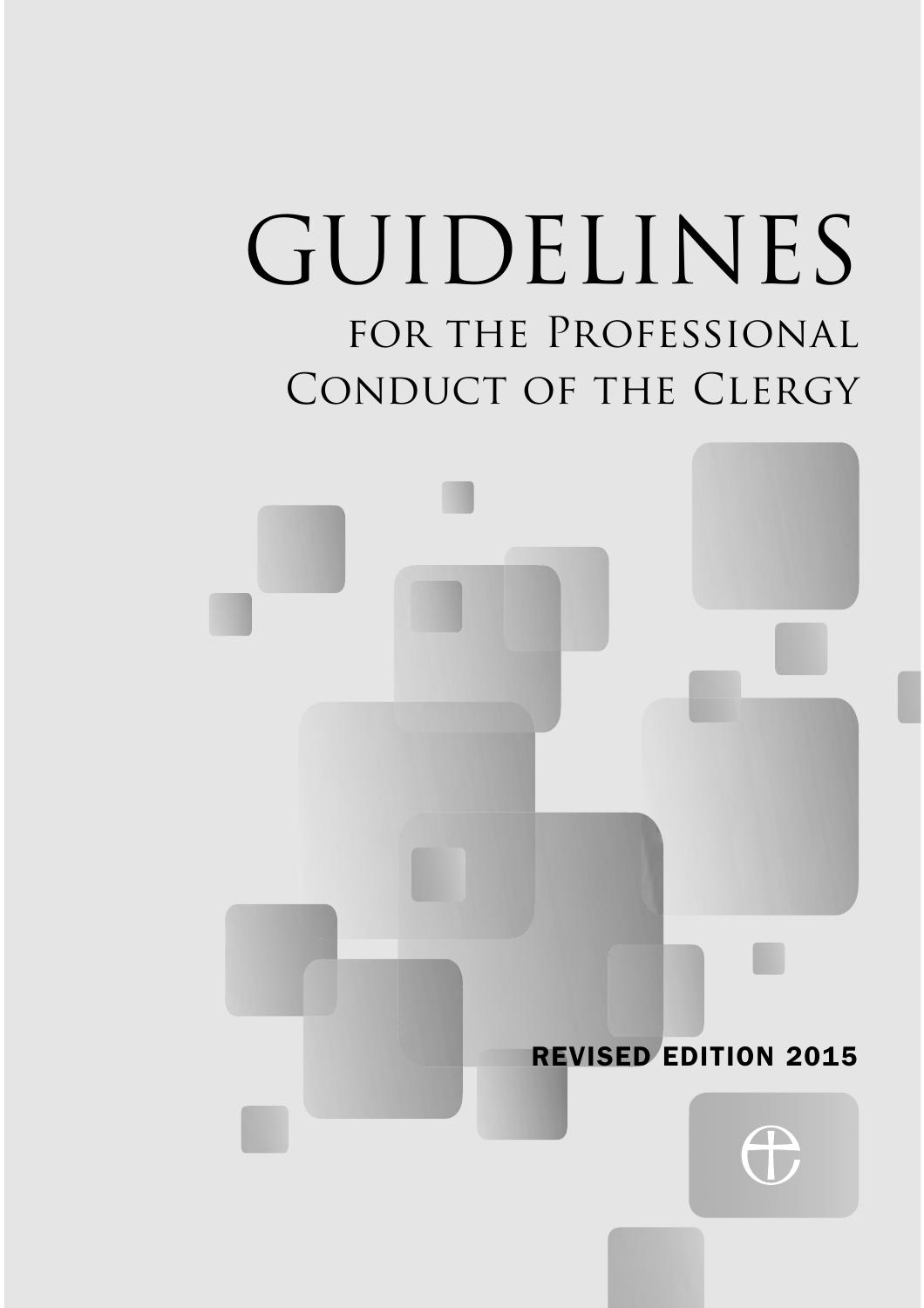Church House Publishing Church House Great Smith Street London SW1P 3AZ

ISBN: 978 0 7151 1096 6

Published 2015 by Church House Publishing for the Convocations of Canterbury and York

'Guidelines for the Professional Conduct of the Clergy' is Copyright © The Convocations of Canterbury and York

The 'Theological Reflection' may be copied in whole or part provided that acknowledgement of authorship is made. Copyright © The Very Revd Dr Francis Bridger

All rights reserved. Dioceses, churches and other church organizations have permission to reproduce this publication in part or in its entirety for local use provided the copies include the copyright lines and no charge is made for them. Any other reproduction, storage or transmission of material from this publication by any means or in any form, electronic or mechanical, including photocopying, recording, or any information storage and retrieval system, requires written permission which should be sought from copyright@churchofengland.org

Editor: The Reverend Stephen Trott Typeset by ForDesign Printed and bound by CPI Group (UK) Ltd, Croydon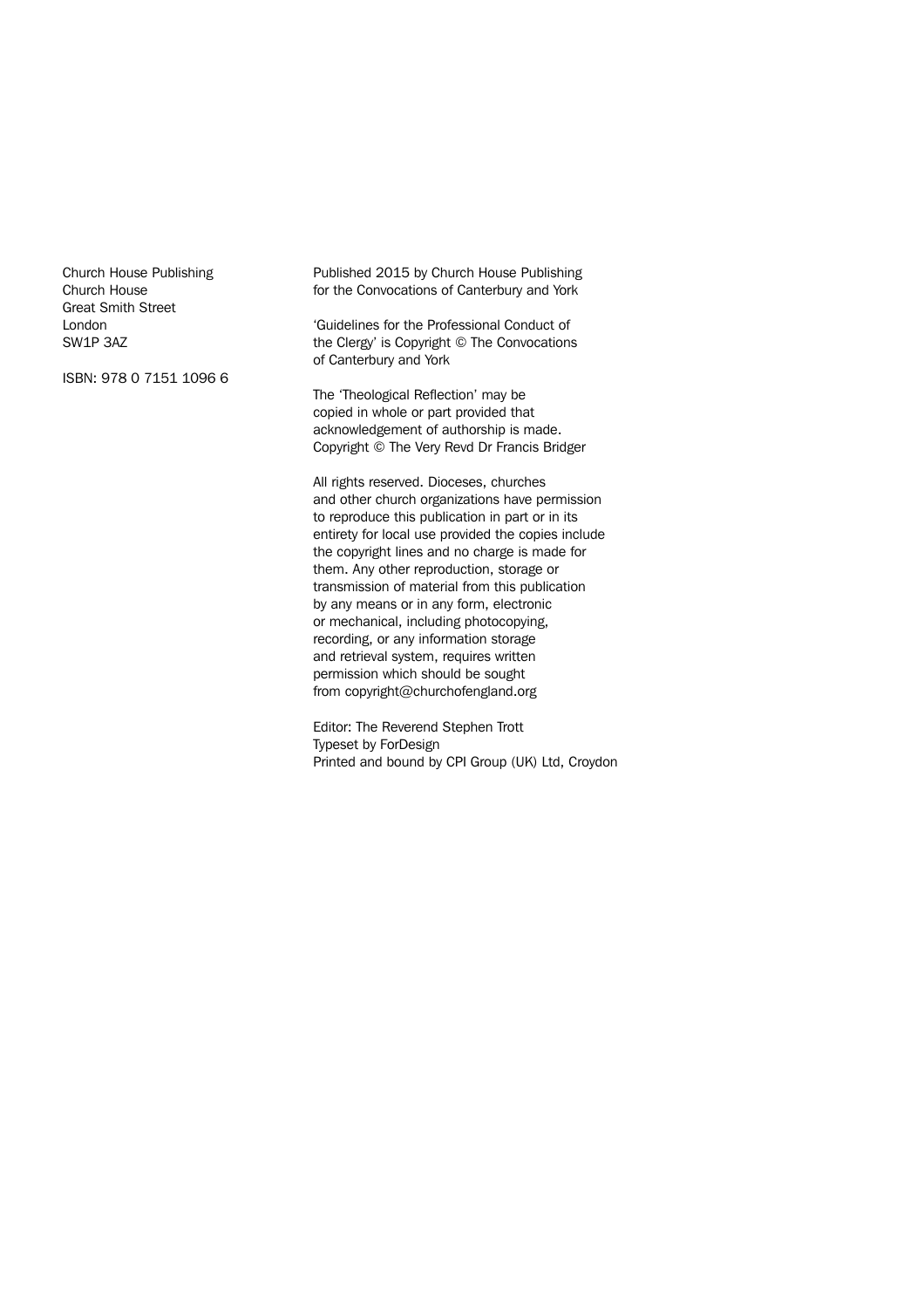# contents

| Foreword by the Archbishops of Canterbury and York                     | vii          |
|------------------------------------------------------------------------|--------------|
| Preface                                                                | ix           |
| Guidelines for the professional conduct of the clergy                  | $\mathbf{1}$ |
| Postscript                                                             | 22           |
| A theological reflection by the Very Revd Dr Francis Bridger           | 23           |
| Appendix 1: The Ministry of Absolution:<br>GS Misc 1085 (October 2014) | 32           |
| Appendix 2: Documents referred to in the text                          | 34           |
| <i>Appendix 3:</i> Safeguarding and relevant documents                 | 35           |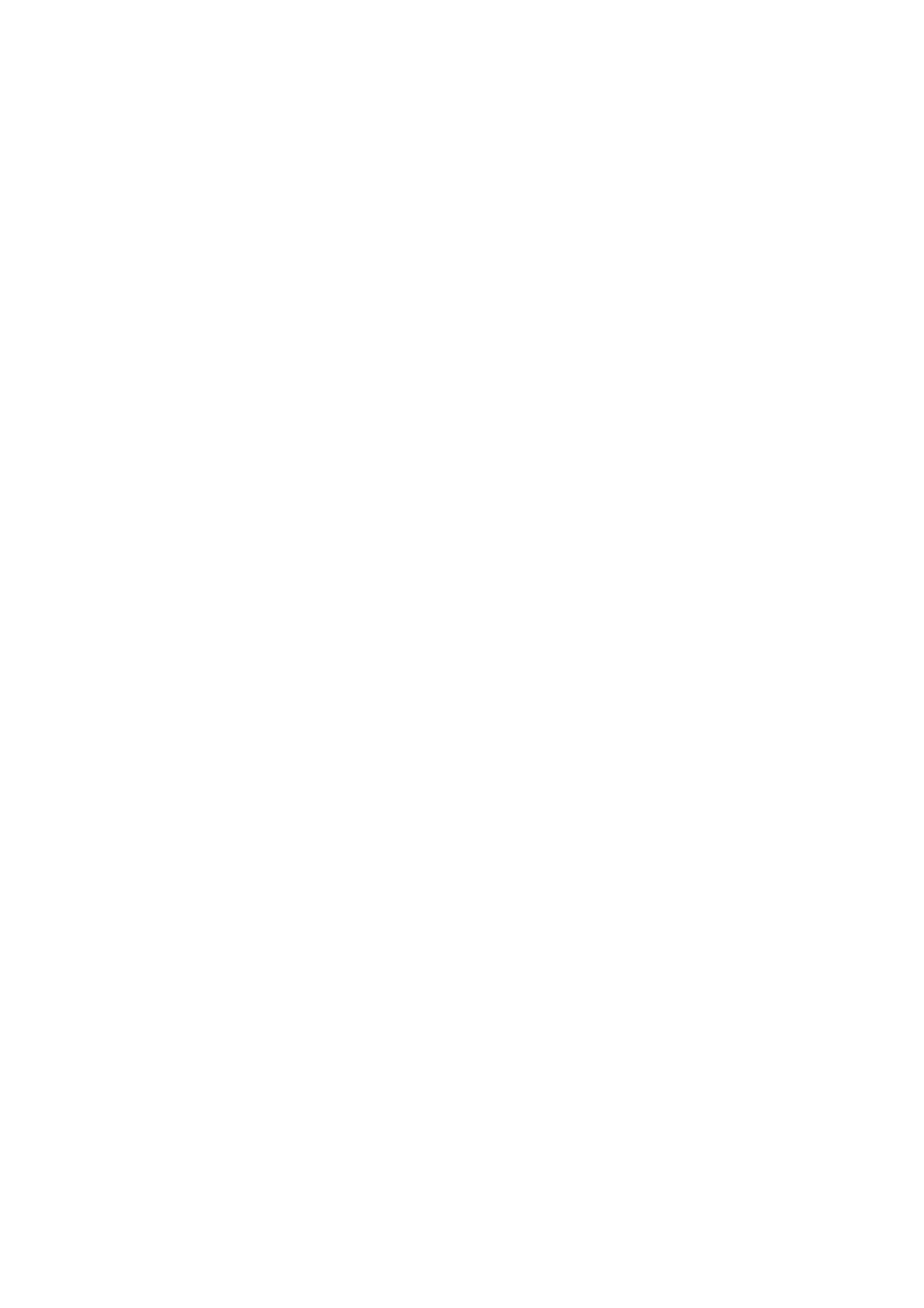# Foreword by the Archbishops of Canterbury and York

**"In the name of our Lord we bid you remember the greatness of the trust that is now to be committed to your charge."**

The solemn reminder about trust that is in the Ordinal confronts all the ordained with the privilege and responsibility entailed in their particular ministry. We know that the Church of God expects high standards, but it also remains true that society at large expects high standards of the clergy. This is true of both those who profess faith in Jesus Christ and those who do not. A failure in meeting the standard expected results in profound disappointment, and a deep sense of being let down.

Yet setting such standards can also be a source for over-anxiety about how we can live up to them.

These *Guidelines for the Professional Conduct of the Clergy* are therefore a source of counsel, advice and comfort. We are all sinners who stand in need of redemption, yet we follow Jesus Christ who brings that redemption. We proclaim the gospel of hope, and are called to underpin all that we do with prayer.

The care of souls and the proclamation of the gospel are demanding roles, but profoundly fulfilling. If we are to be effective we need to take proper care to refresh our learning and to refresh ourselves. There will always be the challenge of getting the balance right, but these guidelines encourage us to do just that.

We remain deeply thankful to God for the faithfulness we see demonstrated so often in the ordained ministry of our Church. Please be assured of our prayers for you. Remember the source of any strength that we find.

**"You cannot bear the weight of this calling in your own strength, but only by the grace and power of God. Pray therefore that your heart may be daily enlarged and your understanding of the Scriptures enlightened. Pray earnestly for the gift of the Holy Spirit."**

Justin Cantuar: Sentamu Eboracensis July 2015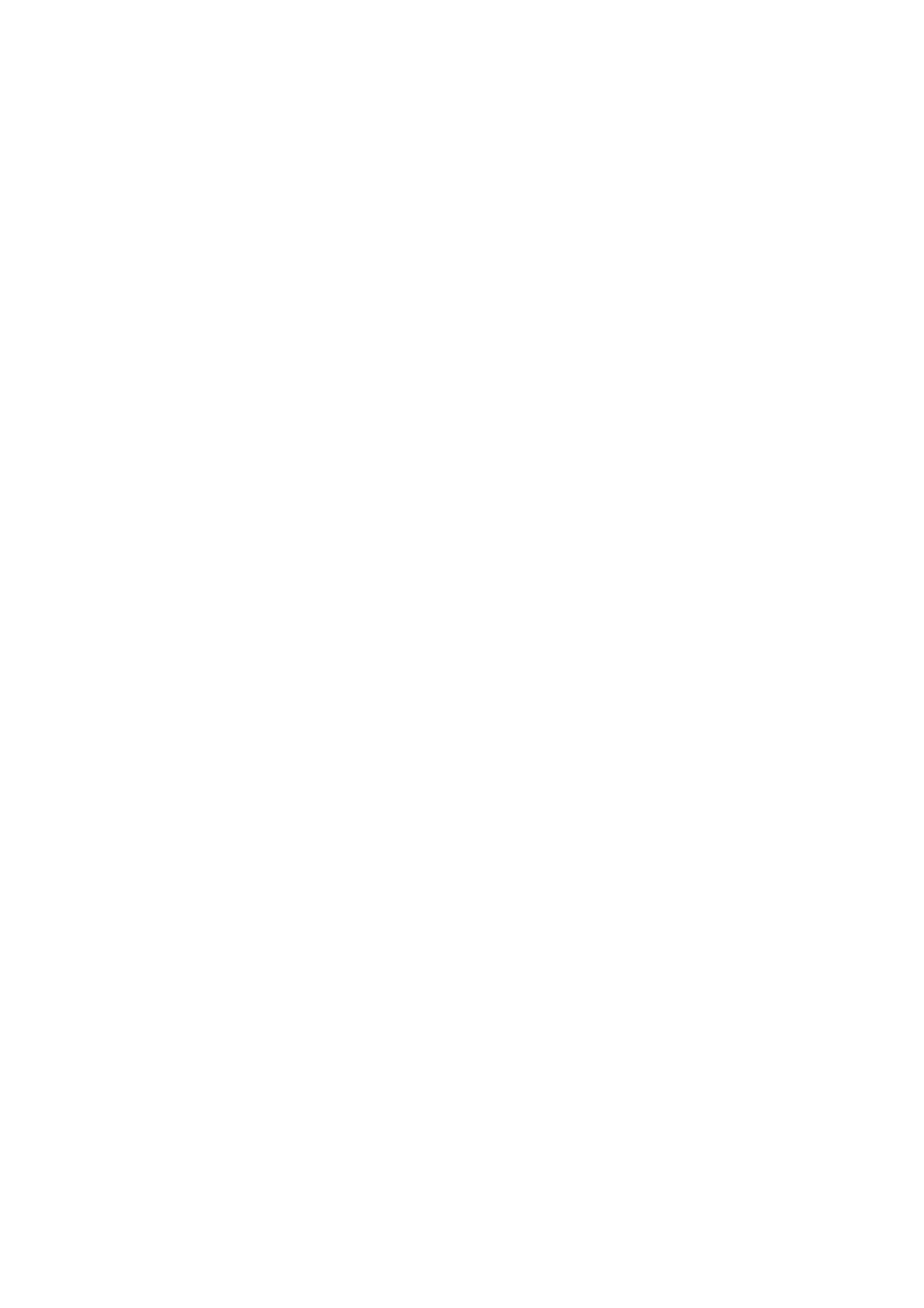# Preface

In 2003 the Convocations of the Provinces of Canterbury and York, representing the bishops and clergy of the Church of England, published a wholly new document, a set of Guidelines describing what is desirable in the professional conduct of ordained ministry. These Guidelines are not a legal code; they are the fruit of shared experience and wisdom offered by clergy to clergy, and to all who share in their ministry, and they are set within an expectation that all the clergy will be familiar with the principles of canon and ecclesiastical law by which their public ministry is governed.

Those who compiled the first Guidelines recognized that a time would come for their revision in response to changes or developments in either the Church or the law of the land. We have welcomed a new Clergy Discipline Measure in 2003; the publication of a new Ordinal in 2007; and in 2009 the new Ecclesiastical Offices (Terms of Service) Measure and Regulations brought reform to many aspects of the ways in which the clergy are deployed and supported. Since 2003 there have also been vitally important changes to the law to ensure the safeguarding of children and vulnerable adults.

The starting point for the Guidelines, both now and originally, is quite rightly the Ordinal, which sets out formally and liturgically the Church's spiritual expectations of its new ministers as they are presented for ordination. The Guidelines are framed, not as a set of detailed regulations, but as an elaboration of the text of the Ordinal. The quotations with which the Guidelines begin, and which appear at the beginning of each section, offer a spiritual and pastoral framework for a lifetime's vocation and ministry as servants of Jesus Christ, deacons, priests and bishops ordained for service and mission in his Church.

The authority which we are given for our ministry is the Holy Spirit, who calls us to consider our vocation and ministry. Through the Church which Jesus Christ founded, this ministry as deacons, priests and bishops is handed on in each generation for his mission in the service of God and his kingdom. Although laws and regulations inevitably play a part in the life of the Church, which must both order its own life and engage with state and society, our calling is primarily spiritual, and we must be guided by the scriptures, by the long experience of the Church which we call tradition, and by the best insights and knowledge available to us in the present age to which our ministry is addressed.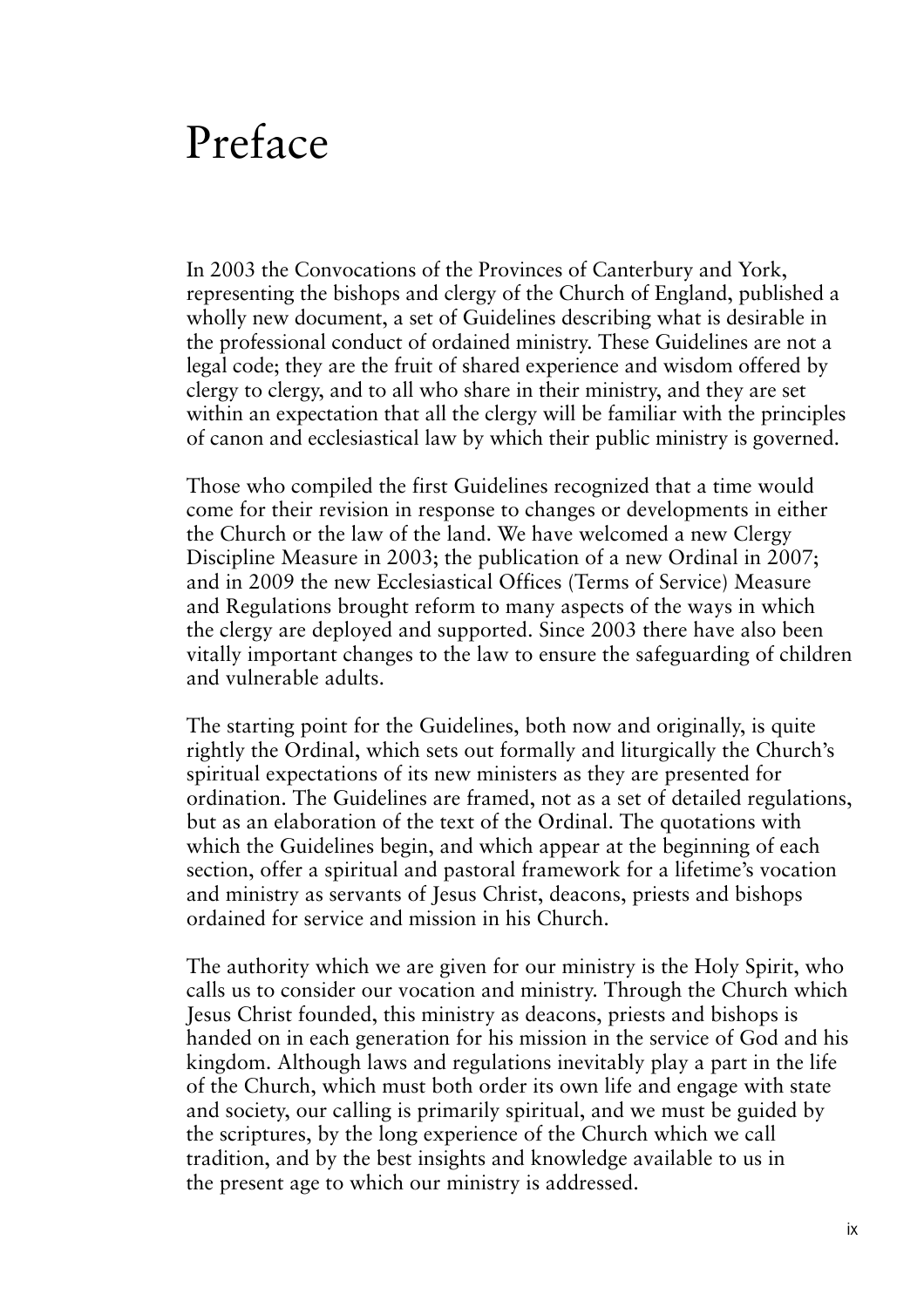Accordingly a working party was appointed by the House of Clergy of the General Synod, from among the membership of the two Convocations, to revise and update the Guidelines so that they remain available to every ordained minister, and to the Church as a whole, as a valuable resource for reflecting upon our vocation and its exercise in the many spheres of ministry in which clergy are engaged.

The Guidelines are not intended to be a complete compendium covering every aspect of our life and ministry but contain pointers to wider knowledge of other subjects, spiritual, pastoral and legal with which we ought to engage. They are not the last word on any subject, and indeed will be revised at regular intervals in order to keep pace with changes in church and society.

We are very grateful to the Dean of Brechin, the Very Revd Dr Francis Bridger, who has updated for this edition his theological reflection which was originally written for the first edition of the Guidelines in 2003.

Serving in ordained ministry can be a difficult and challenging way of life, with many demands made upon themselves by conscientious clergy as well as by those to whom they minister. We have sought in these revised Guidelines to draw some reasonable boundaries between the sacrificial perceptions of ordained ministry, and the proper need for rest, reflection and care of self and family on the part of those from whom much is asked.

Protection of others forms part of our calling, and it must be applied also to the clergy who serve in a society which is less and less familiar with the Christian tradition of ordained ministry. It is our hope that these Guidelines will also provide useful insights into our training, appointment and deployment for all of those concerned with the ministry of the Church of England.

These Guidelines were approved on 10 July 2015 and declared as an Act of Convocation by the Convocations of Canterbury and York.

#### **The Reverend Stephen Trott**

*Synodical Secretary of the Convocation of Canterbury*

#### **MEMBERSHIP OF THE JOINT CONVOCATIONS WORKING PARTY**

The Reverend Canon Moira Astin The Right Reverend Pete Broadbent The Reverend Canon David Felix The Reverend Dr Meg Gilley The Right Reverend Peter Hill

The Reverend Prebendary David Houlding (Chair) Mrs Mary Johnston The Reverend Canon Simon Killwick The Reverend Stephen Trott (Secretary)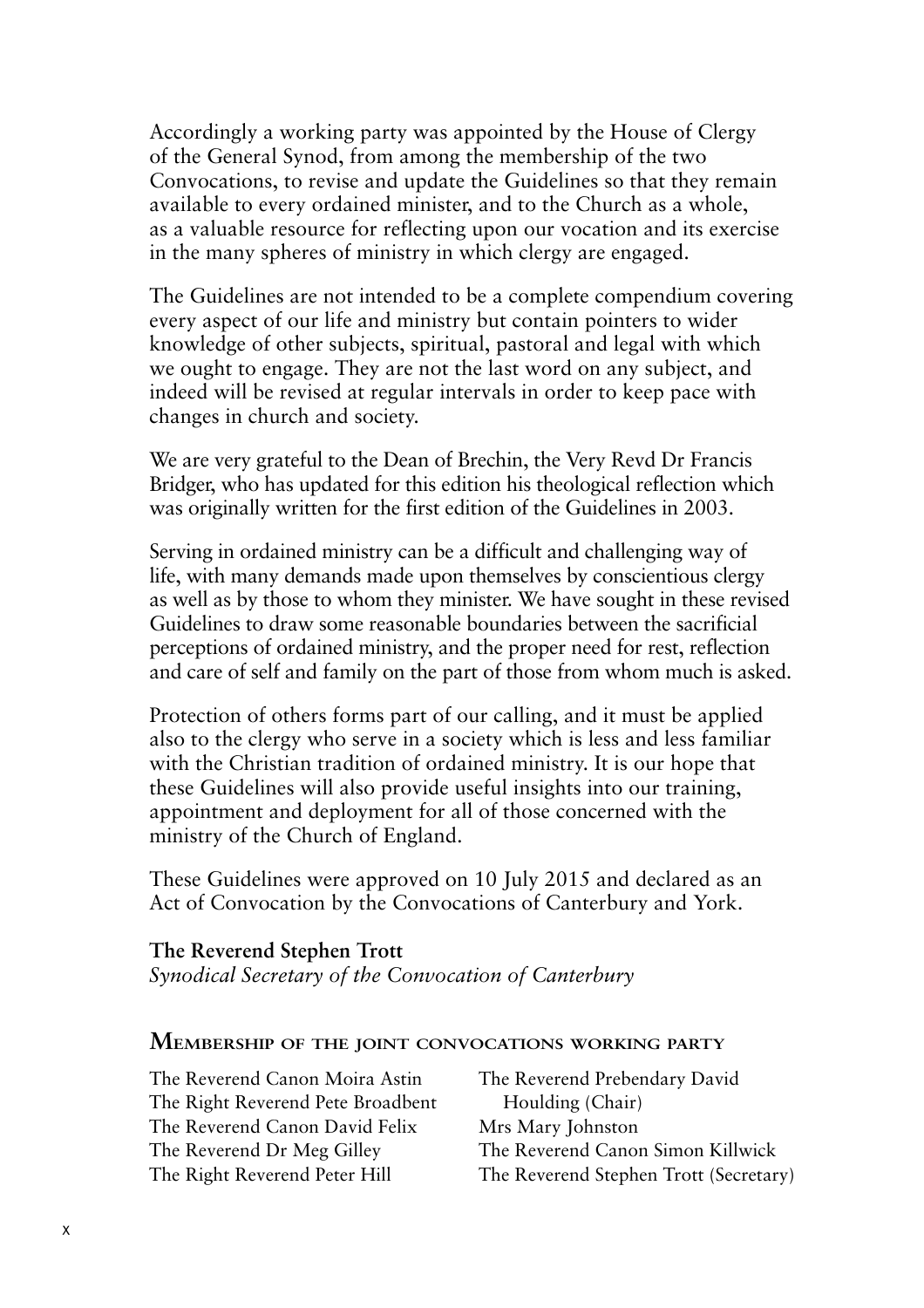# Guidelines for the professional conduct of the clergy

**"God calls his people to follow Christ, and forms us into a royal priesthood, a holy nation, to declare the wonderful deeds of him who has called us out of darkness into his marvellous light."**

**"The Church is the Body of Christ, the people of God and the dwelling-place of the Holy Spirit. In baptism the whole Church is summoned to witness to God's love and to work for the coming of his kingdom."**

**"To serve this royal priesthood, God has given particular ministries."**

**"Deacons are ordained so the people of God may be better equipped to make Christ known. Theirs is a life of visible self-giving. Christ is the pattern of their calling and their commission."**

**"Priests are ordained to lead God's people in the offering of praise and the proclamation of the gospel. They share with the Bishop in the oversight of the Church, delighting in its beauty and rejoicing in its well-being."**

> Excerpts from the Ordinal (*Common Worship: Ordination Services 2007*)

The primary aims of these Guidelines are:

- to encourage the clergy deacons, priests and bishops to aspire to the highest possible standards of conduct throughout a lifetime of ministry;
- to identify certain basic minimum standards of behaviour;
- to seek to ensure the welfare and the protection of individuals and groups with whom the clergy work, and of the clergy and their families;
- to provide safe and effective boundaries for clerical ministry;
- to encourage personal and corporate ministerial development.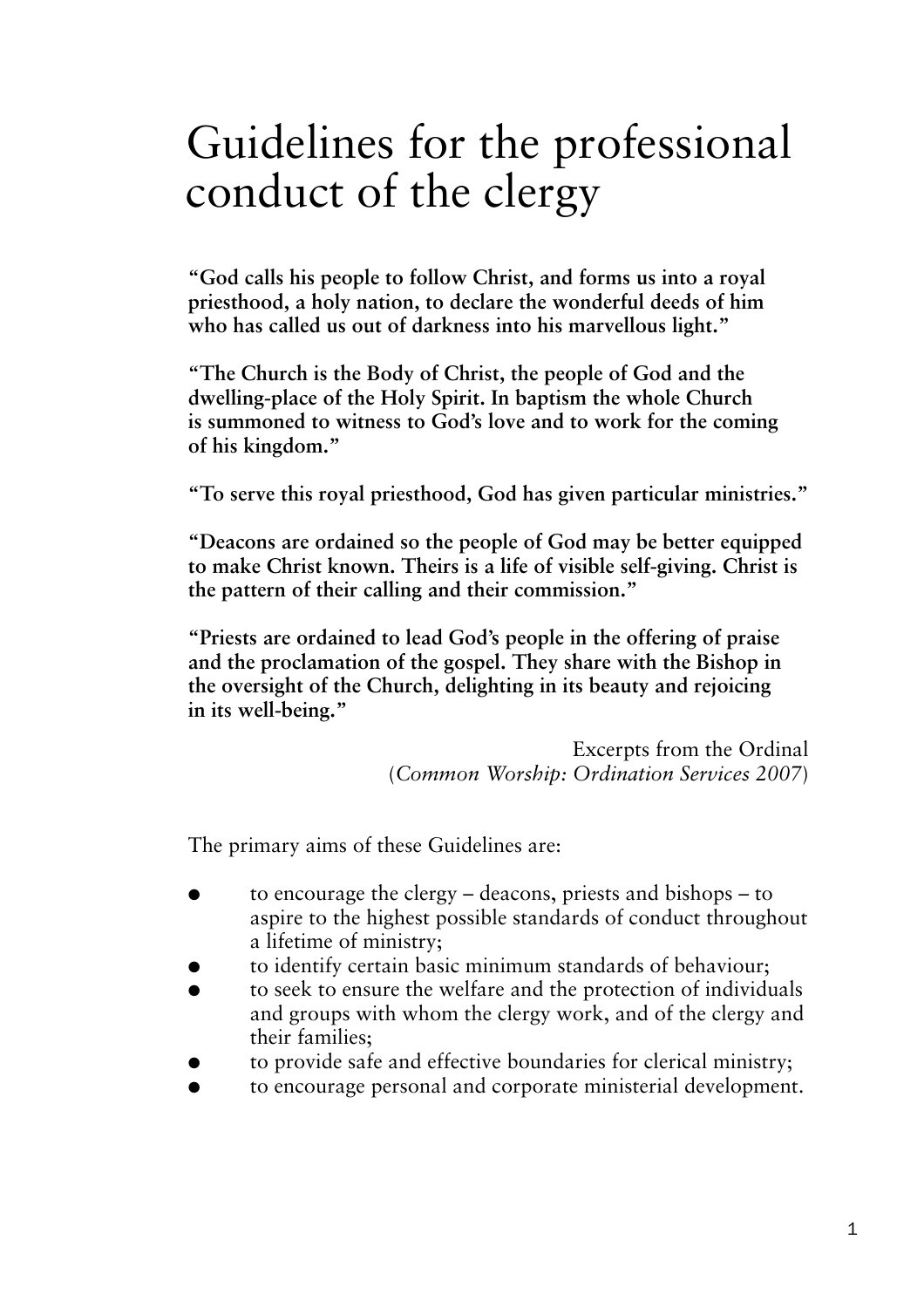# Calling

### 1 Priests are to set the example of the Good Shepherd always before them as the pattern of their calling.

- **1.1** The three orders of ordained ministry play a central role in the mission of the Church which Jesus Christ entrusted to his Apostles, to "go and make disciples of all nations, baptizing them in the name of the Father and of the Son and of the Holy Spirit, teaching them to observe all that I have commanded you" (*Matthew 28.19-20*).
- **1.2** Ordained ministers bear the privilege and responsibility of being servants and leaders in the ministry of the Church. As pastors, spiritual guides and representatives of the Christian faith, they are in a position of trust in their relationships with those for whom they have pastoral care.
- 1.3 The compassion, care and kindness of the Good Shepherd should be the hallmarks of the clergy. Unworthy behaviour disgraces the Church and undermines the gospel.
- **1.4** All personal and professional conduct is bounded by law and legal sanction. For the clergy, who swear the Oaths of Canonical Obedience and Allegiance, and make the Declaration of Assent, this will include ecclesiastical law as well as secular law. Thus nothing in these Guidelines should be read as suggesting that clergy stand outside the rule of criminal or civil law. Indeed, any concern about possible criminal behaviour, and in particular any information about abuse or risk of abuse will be reported by the Church authorities to the police.

### Care

- 2 They are to sustain the community of the faithful by the ministry of word and sacrament. Priests are called to be servants and shepherds among the people to whom they are sent. They are to be messengers, watchmen and stewards of the Lord.
- **2.1** Caring for one another is the responsibility of the whole Church and is an extension of the justice and love of the Incarnate God disclosed in Jesus Christ. Compassion is essential to pastoral care. The clergy should enable other members of the worshipping community to share in this pastoral care, ensuring that they are recruited safely, and have the appropriate training and supervision for the tasks involved, including current training in safeguarding in accordance with the guidance issued by the House of Bishops. (See also 2.9)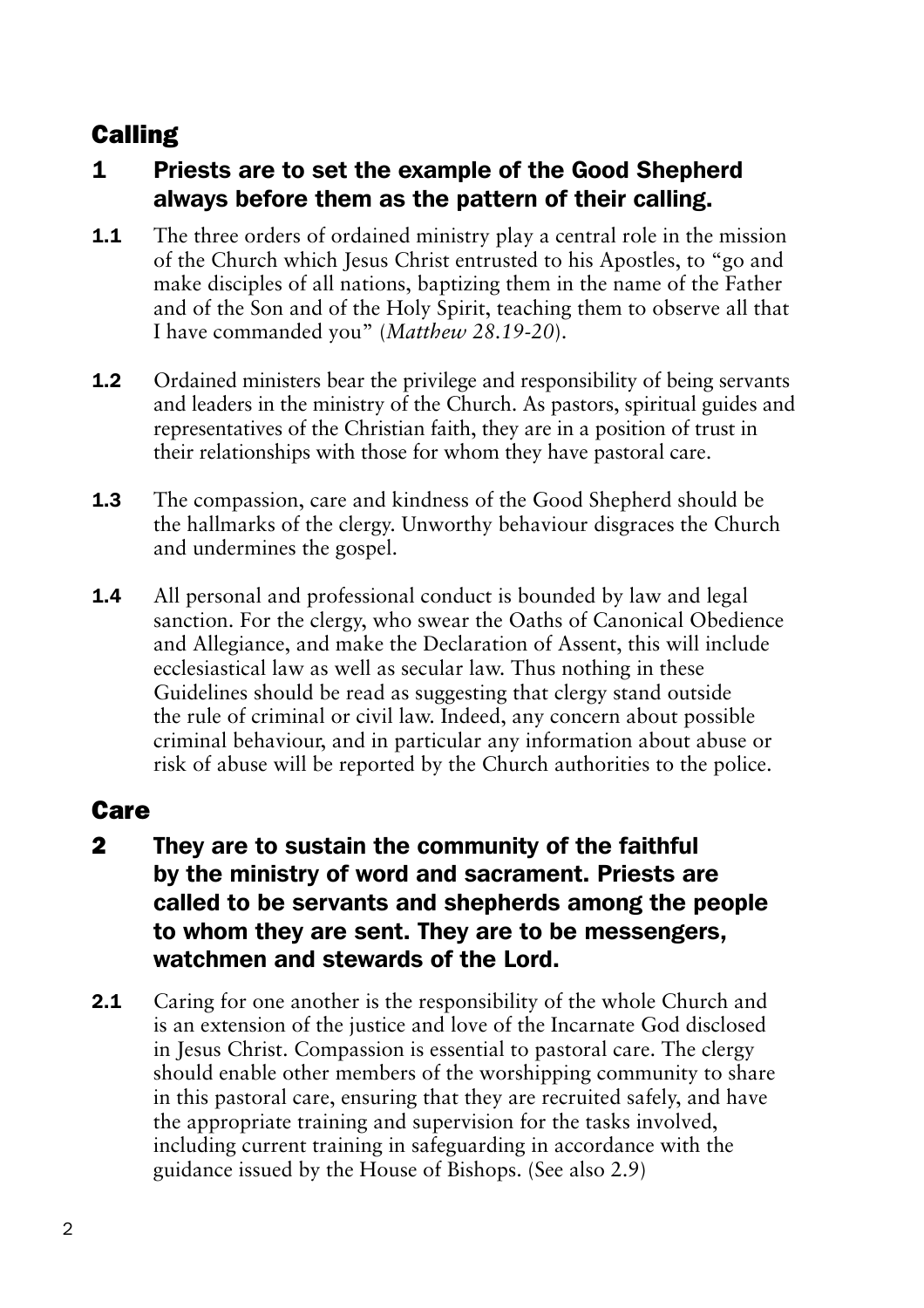Clergy should seek to ensure that churchwardens, PCCs and the wider congregation understand their responsibilities and roles in making every church a safe place for all.

- **2.2** In their ministry, pastoral care and working relationships, the clergy should offer equal respect and opportunity to all. They should be unbiased in their exercise of pastoral care, especially when caring for one party in a dispute between two or more people. In some cases they may need to ask another appropriate person to provide pastoral care to one of the parties.
- **2.3** The clergy should discern and acknowledge their own limitations of time, competence and skill. They will need to seek support, help and appropriate training and, on occasion, to refer to specialist agencies. The clergy should be aware of the help available from accredited agencies so that it can be commended where appropriate.
- **2.4** Clergy should always be conscious of the power dynamics involved in their pastoral care, noting both the position of trust which they hold and the power which they exercise. See also Sections 12 and 14.
- **2.5** The distinctions between the various roles in which the clergy exercise oversight and care are always to be recognized and acknowledged. Ministers need to be clear with those with whom they are dealing. At no time should they provide formal counselling for those in their pastoral care, even when they are accredited as counsellors in other settings. Those who wish to work as accredited counsellors should seek appropriate advice about how to maintain proper boundaries between this and their role as ordained ministers.
- **2.6** Similarly, where the clergy are supervising employed members of staff, or mentoring or coaching church members, there needs to be absolute clarity about the role in which they are engaging with them. The responsibility for pastoral care must not be confused with any other role.
- **2.7** There is risk in all pastoral work. The appropriateness of visiting and being visited alone, especially at night, needs to be assessed with care. The same assessment should also apply to other "out of hours" contact (especially through telephone calls and social media).

Consideration should be given to:

- the place of the meeting:
- the proximity of other people;
- the arrangement of furniture and lighting; and
- the dress of the minister, appropriate to the context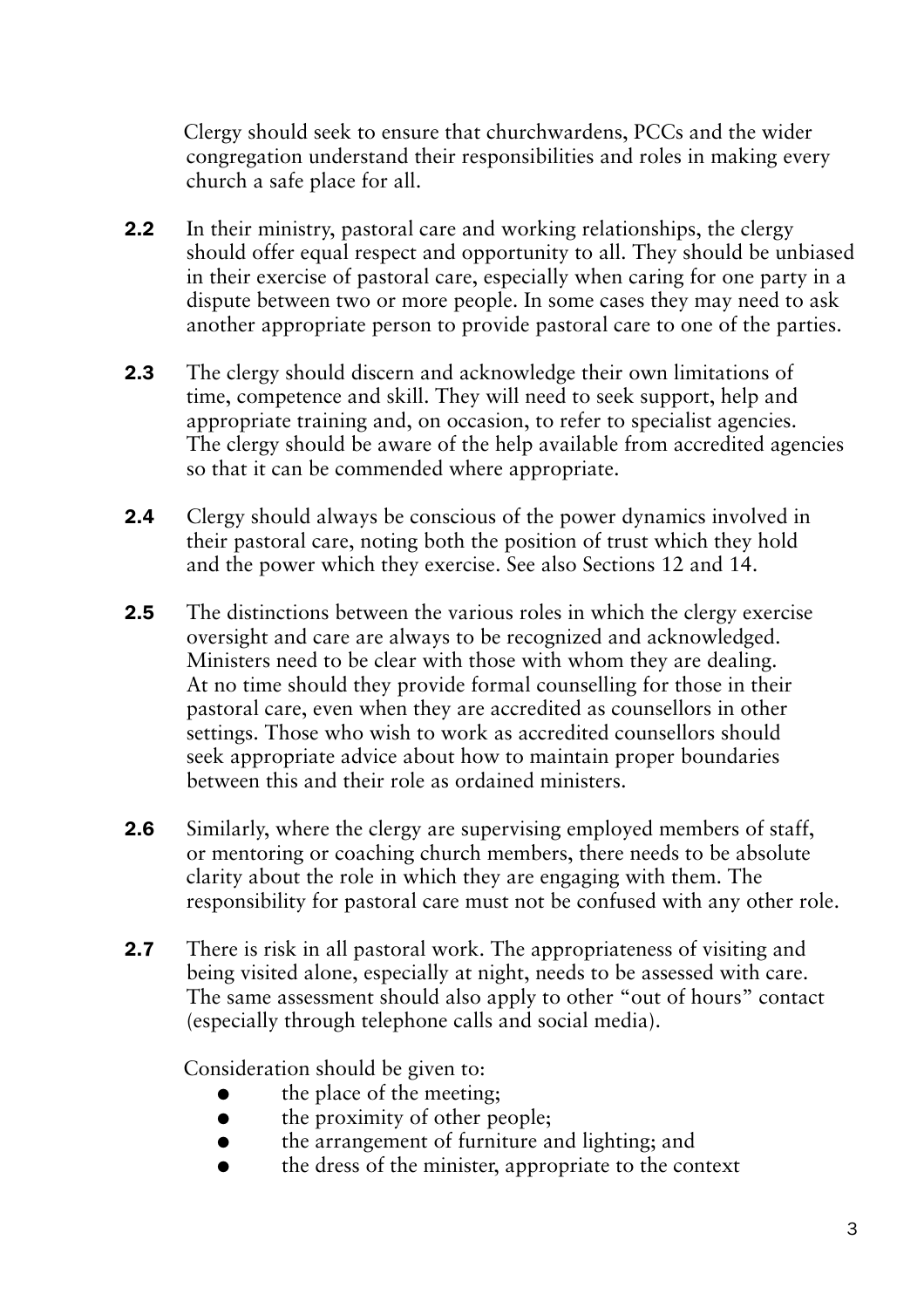– which are important considerations in pastoral care. The perceptions of others need to be considered at all times, taking particular care to assess the extent to which others may experience or perceive behaviour to be inappropriate.

At times it may be appropriate to advise a third party in advance of any appointments which have been made. Keeping accurate records of appointments is helpful and good practice.

- 2.8 It is essential in pastoral care to acknowledge appropriate physical, sexual, emotional and psychological boundaries. Inappropriate touching or gestures of affection are to be avoided. The clergy need to be aware of what is appropriate when meeting people from different cultural traditions.
- **2.9** The clergy should be aware of the dangers of dependency in pastoral relationships. Manipulation, competitiveness or collusion on either side of the pastoral encounter should be avoided. Self-awareness should be part of the relationship. The responsibility for maintaining appropriate boundaries always rests with the clergy, however difficult or challenging the pastoral relationship may prove to be.
- **2.10** The clergy must always put first the interests of those for whom they are pastorally responsible, and act to protect them even where this requires them to override personal and professional loyalties. It is their duty to raise concerns where they believe that someone's safety or care is being compromised by the practice of colleagues, or by those in authority, or by the systems, policies or procedures with which they are expected to work. They must also encourage and support the development of a culture in which they and their colleagues can raise concerns openly and honestly. Those in authority should listen carefully to their concerns and act upon them where they are justified, enabling those who have the best interests of others at heart to raise concerns without fear of detriment to themselves.
- **2.11** The clergy are required to have appropriate and current training in safeguarding children and vulnerable adults. Failure to participate may result in action being taken under the Clergy Discipline Measure. The Church of England's national and diocesan policies, guidelines and requirements must be known and observed. If they become aware that someone known to have a conviction for offences against children or vulnerable adults attends their church, they must follow the guidelines for ministering to such offenders.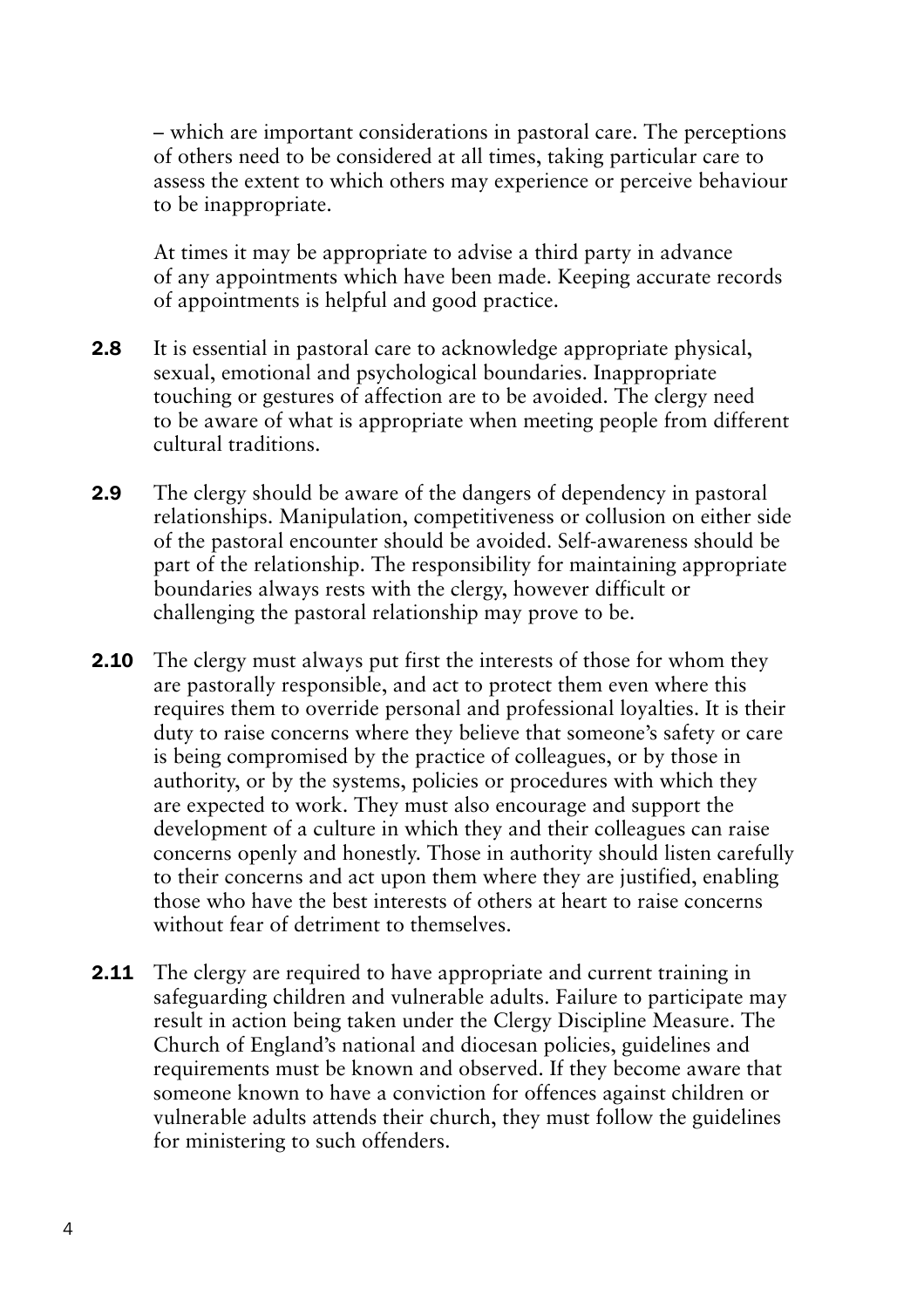- **2.12** Clergy should be clear about the circumstances in which information about abuse of all forms, or the risk of abuse, must be reported to the statutory authorities (that is, the police or local authority children's or adult services). Children or adults who provide information about abuse need to know that their concerns will be taken seriously and that the clergy will work with them in making the referral, in order that a proper investigation can be undertaken and appropriate help be obtained.
- **2.13** It is essential that clergy maintain an accurate and factual written record of any safeguarding concerns or actions. They should be aware of the dangers of glossing over the conduct of fellow clergy, or even of collusion with it.
- **2.14** All the clergy should be aware of the circumstances in which information can and should be disclosed to third parties. To that end, they should refer to the national and diocesan safeguarding policies. When preparing for such a disclosure, the clergy should seek appropriate legal and other specialist advice, for example from the Diocesan Safeguarding Adviser. Whenever a safeguarding referral is made, clergy should always inform the Diocesan Safeguarding Adviser.
- **2.15** Similar requirements apply if the conduct of a colleague appears inappropriate, when advice should always be obtained and action taken.
- **2.16** The clergy should ensure that all communications they may have with or about children or vulnerable adults are appropriate in their tone and that they comply with relevant national and diocesan policies and guidance. This refers to the use of any means of communication, written, spoken or electronic. Anything published online is public and visible to everyone.
- **2.17** The clergy should take care to observe appropriate boundaries between their work and their personal life just as much in the use of social media as in "real life" encounters. They should recognize the importance of knowing themselves and their own emotional needs. Working with a spiritual director or pastoral supervisor can greatly help the development of this insight, which is difficult to achieve when working alone.

In this context it should be noted that paragraph 5.21 of *Protecting All God's Children* states: "Clergy should not expose themselves or others to material which is sexually explicit, profane, obscene, harassing, fraudulent, racially offensive, politically inflammatory, defamatory or in violation of any British, European or international law."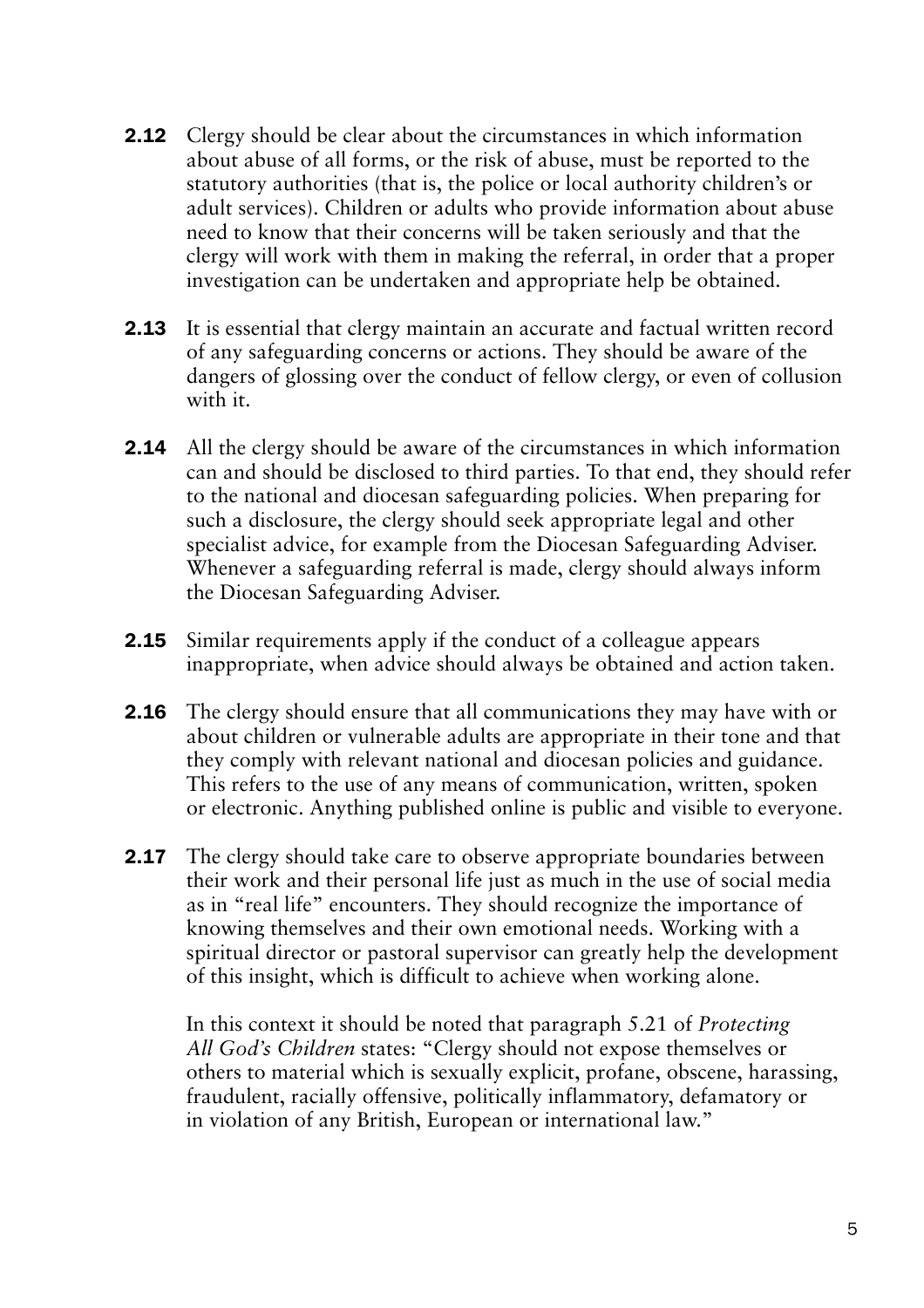## Reconciliation

- 3 They are to teach and to admonish, to feed and provide for his family, to search for his children in the wilderness of this world's temptations, and to guide them through its confusions, that they may be saved through Christ for ever. They are to call their hearers to repentance and to declare in Christ's name the absolution and forgiveness of their sins.
- **3.1** The ministry of reconciliation, as an extension of Jesus' own ministry, lies at the heart of this vocation. It is to be exercised gently, patiently and undergirded by mutual trust. It may include spiritual or godly counsel as appropriate and as requested by those concerned; it may include mediation between those who have found themselves at enmity with one another.
- **3.2** Where it is freely sought by a penitent, a priest may exercise the formal ministry of absolution as described in Canon B 29.
- **3.3** The ministry of absolution may only be exercised by the minister who has the cure of souls of the place in question or by another priest with that minister's permission, or by a priest who is authorized by law to exercise ministry in that place without being subject to the control of the minister who has the cure of souls (e.g. a priest who is licensed to exercise ministry under the Extra-Parochial Ministry Measure 1967). This rule is subject to an exception that permits a priest to exercise the ministry of absolution anywhere in respect of a person who is in danger of death or if there is "some urgent or weighty cause" (See Canon B 29.4)
- **3.4** Before undertaking the ministry of absolution a priest should receive appropriate training and be familiar with any guidelines published by the House of Bishops that relate to the exercise of this ministry.
- 3.5 A clear distinction must be made between pastoral conversations and a confession that is made in the context of the ministry of absolution. Where such a confession is to be made both the priest and the penitent should be clear that that is the case. If a penitent makes a confession with the intention of receiving absolution the priest is forbidden (by the unrepealed *Proviso* to Canon 113 of the Code of 1603) to reveal or make known to any person what has been confessed. This requirement of absolute confidentiality applies even after the death of the penitent.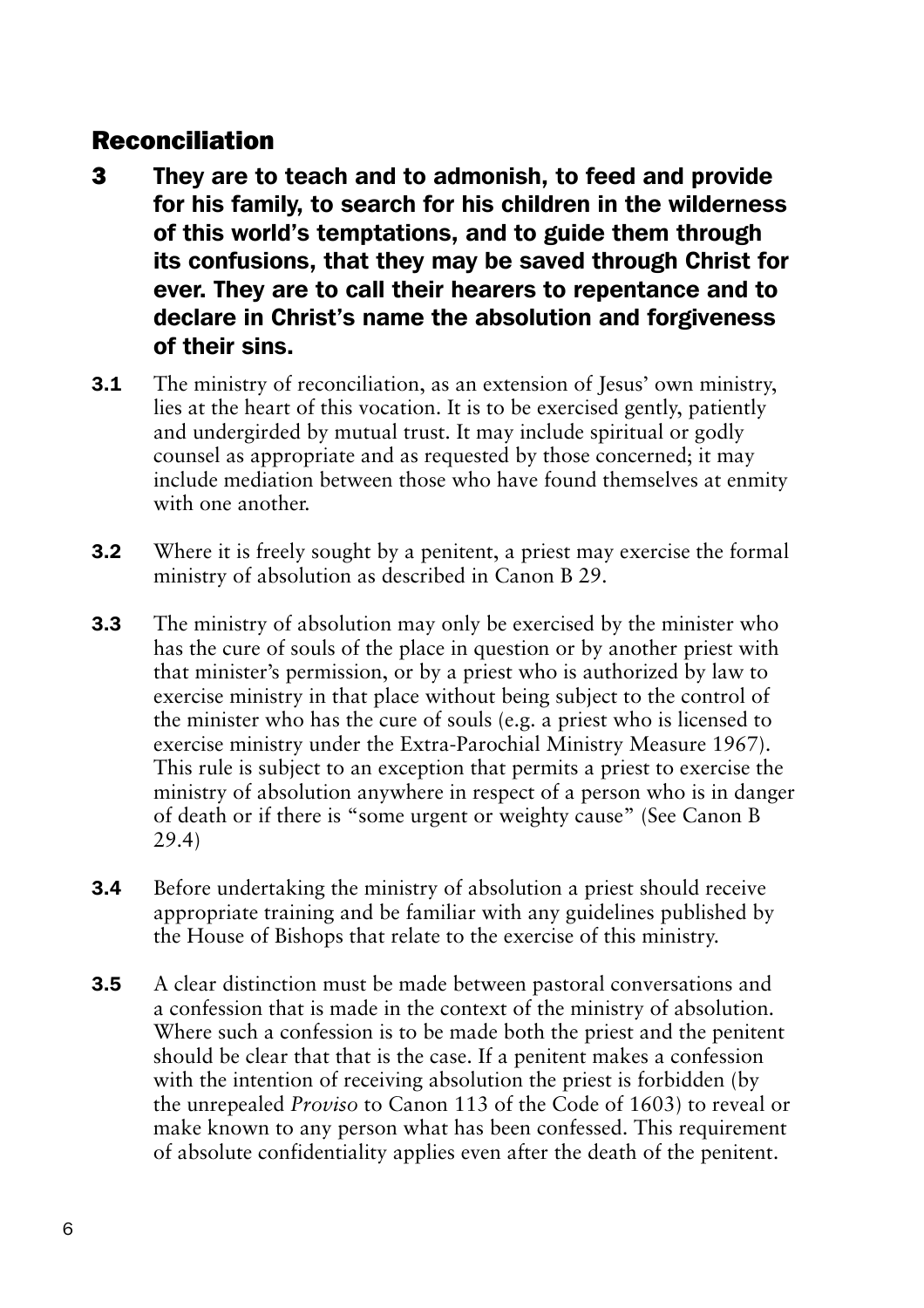- 3.6 If, in the context of such a confession, the penitent discloses that he or she has committed a serious crime, such as the abuse of children or vulnerable adults, the priest must require the penitent to report his or her conduct to the police or other statutory authority. If the penitent refuses to do so the priest should withhold absolution.
- **3.7** The canonical duty of absolute confidentiality does not apply to anything that is said outside the context of such a confession. In particular, if information about abuse that was disclosed when seeking the ministry of absolution is repeated by the penitent outside that context the priest must follow the established procedures for reporting abuse of children or vulnerable adults.
- 3.8 However confidentiality extends far beyond the specific situation of the ministry of absolution. People have to be able to trust clergy with their stories, their fears, and especially their confidences. The duty of confidentiality relating to the ministry of absolution sets a standard for our ministry against which all other instances should be set and judged. Those to whom we minister must know that they can depend upon us not to disclose information which they have shared with us in confidence.
- *Note: The text of this section reflects the current legal position in relation to the ministry of absolution, arising from the unrepealed proviso to Canon 113 of the Code of 1603. In September 2014 the Archbishops' Council decided to commission further theological and legal work to enable it to review, in consultation with the House of Bishops, the purpose and effect of the proviso to the Canon of 1603, with a view to enabling the General Synod to decide whether it wished to legislate to amend it.*

*For further information in that connection, please see GS Misc 1085 on page 32.*

### Mission

4 They are to tell the story of God's love . . . they are to unfold the Scriptures, to preach the word in season and out of season, and to declare the mighty acts of God. They are to baptize new disciples in the name of the Father, and of the Son, and of the Holy Spirit, and to walk with them in the way of Christ, nurturing them in the faith . . . they are to preside at the Lord's table and lead his people in worship, offering with them a spiritual sacrifice of praise and thanksgiving.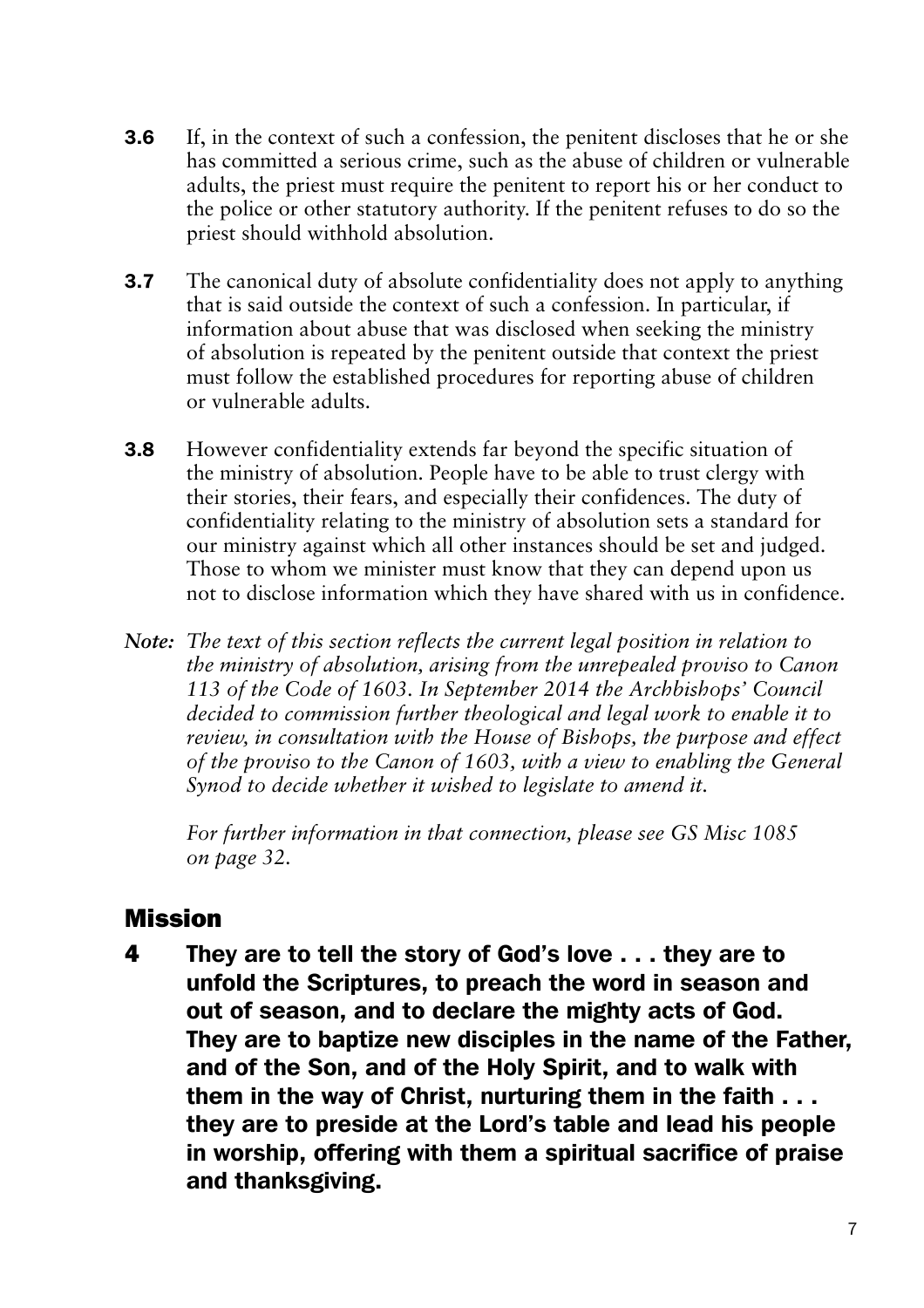- 4.1 Mission belongs to the whole church worldwide and is a primary calling of the clergy. Parish priests are charged with the "cure of souls", not solely the chaplaincy of congregations. As such, they have a clear responsibility, with their people, to develop appropriate practices of mission and evangelism in their parish, network or other context.
- 4.2 The clergy should ensure that services are thoughtfully and thoroughly prepared, matching the need and culture of the parish or institution within the Anglican tradition. Where appropriate, they should involve others in leading worship, having ensured that they are equipped to do so by providing training and preparation as necessary to support them.
- 4.3 The clergy should ensure that appropriate and accessible courses and discussion groups on all aspects of the Christian faith are available at regular intervals to parishioners seeking to explore, deepen or renew their faith.
- 4.4 Suitable preparation for Baptism, Confirmation and Marriage is a primary responsibility for the clergy.
- 4.5 The clergy should recognize, affirm and encourage the ministry and witness of lay people. This should include acknowledging their mission in workplaces and communities.
- 4.6 All schools, along with other institutions within a parish, may provide opportunities for mission and ministry, and a church school is a particular responsibility for the clergy. The clergy should seek to enhance opportunities for themselves and appropriately gifted and trained laity to contribute to the worship, religious education, pastoral care and governance in local schools and colleges.
- 4.7 In an increasingly "mixed economy" Church, which fosters pioneer ordained ministry and Fresh Expressions of Church as well as traditional parish ministry and mission, ministers who lead such pioneering mission are subject to the same call, responsibility and accountability.

### Ministry at times of deepest need

5 They are to bless the people in God's name. They are to resist evil, support the weak, defend the poor, and intercede for all in need. They are to minister to the sick and prepare the dying for their death.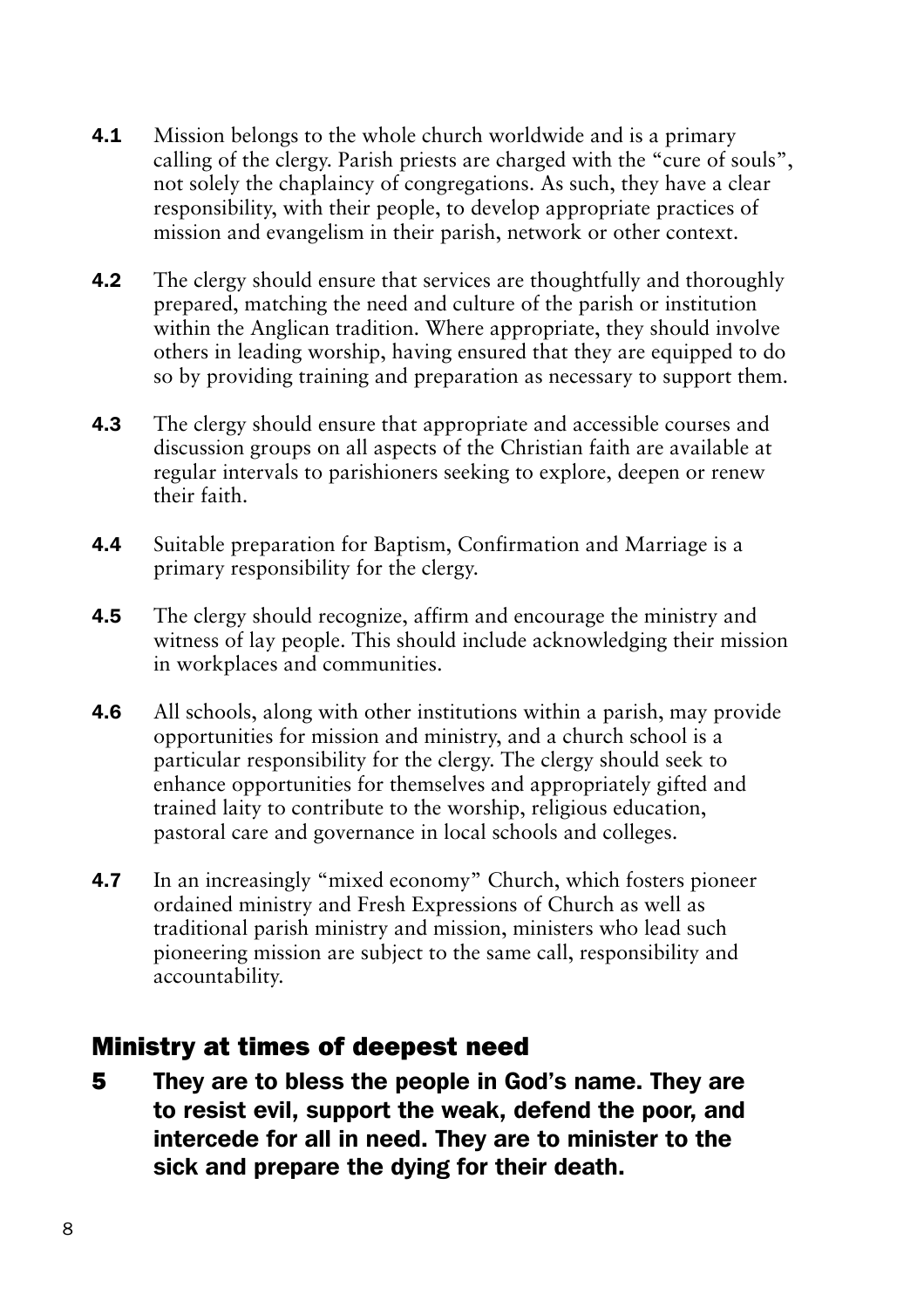- 5.1 The clergy have a particular responsibility to minister sensitively and effectively to the sick, the dying and the bereaved. Ministry to those near to death should never be delayed.
- 5.2 The clergy should be familiar with and follow the current House of Bishops' *Guidelines for Good Practice in the Healing Ministry.* Existing diocesan regulations should be followed. Professional boundaries with health care professionals and chaplaincies should be observed. All reasonable steps should be taken to ensure the safety of the person receiving the healing ministry, including by ensuring that satisfactory arrangements are in place for training and accountability for those undertaking this ministry.
- 5.3 The clergy should be aware of and respect the boundaries between the ministry of healing and the deliverance ministry. People have a right to know what is being provided and how they will be ministered to: no one should be ministered to against their will.
- 5.4 Deliverance is an area of ministry where particular caution needs to be exercised, especially when ministering to someone who is in a disturbed state. The current House of Bishops' guidelines on the deliverance ministry which are known as The House of Bishops' *Guidelines for Good Practice in the Deliverance Ministry 1975* (revised 2012) should be followed and cases referred to the diocesan advisers for the deliverance ministry when necessary. The advisers' special expertise should be used in order to help as effectively as possible those who think they need this ministry.
- **5.5** The ministry of exorcism and deliverance may only be exercised by priests who have been specifically and personally authorized by the bishop, normally for each instance of such a ministry. If this ministry is sought in connection with a child or vulnerable adults, the Diocesan Safeguarding Adviser must be involved and may need to ensure that a referral to the statutory authorities is made, in accordance with national and diocesan safeguarding policies.

### Servant Leadership

- 6 Guided by the Spirit, they are to discern and foster the gifts of all God's people, that the whole Church may be built up in unity and faith.
- **6.1** The clergy are called to servant ministry and leadership within the Church and the wider community.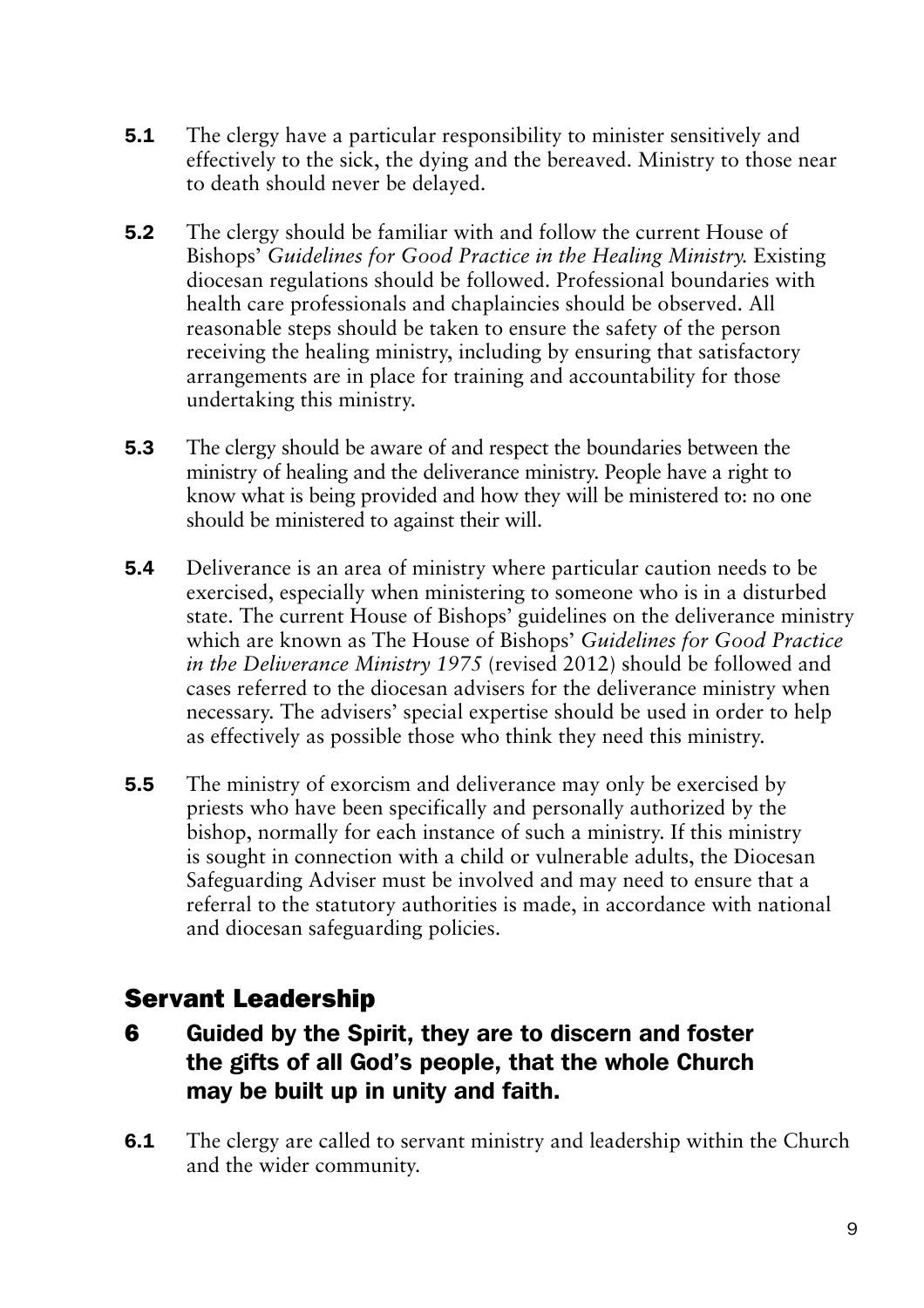- **6.2** They should develop this gift of leadership within their own ministry through prayer and training, being aware of their own natural leadership style.
- **6.3** The clergy should recognize and affirm lay ministry that already exists and encourage new ministries, both lay and ordained. They should be ready to assist others in discerning and fulfilling their vocation. They should actively prompt and encourage new vocations in the Church and in the world.
- 6.4 At times as we seek to hear God's call for the Church in this generation, the clergy will hold different views. However, all debate should be had in a spirit of respect and love, and ministers should always be willing to work with each other, whatever views are held on current topics of debate.
- 6.5 The clergy should promote good ecumenical relationships and encourage respect for all people of good will.
- **6.6** Upon resignation or retirement, the clergy should relinquish their responsibilities and should cease professional relationships with those formerly under their pastoral care. Any exception to this guideline should be formally negotiated with the bishop.
- 6.7 Having resigned or retired, the clergy may not minister in a former church, parish or institution unless invited by the clergy with pastoral oversight or with their express permission. Ministry in retirement is subject to the bishop granting a Licence or Permission To Officiate, and subject to the completion of safeguarding clearance and training.

## Learning and Teaching

- 7 Will you be diligent in prayer, in reading Holy Scripture, and in all studies that will deepen your faith and fit you to bear witness to the truth of the gospel? Will you lead Christ's people in proclaiming his glorious gospel, so that the good news of salvation may be heard in every place?
- 7.1 The given daily prayer of the Church (the Daily Office) is one of the essential foundations of confident ministry centred on Christ, using the resources of the Church such as the *Book of Common Prayer*, *Common Worship*, or other authorized forms of the office.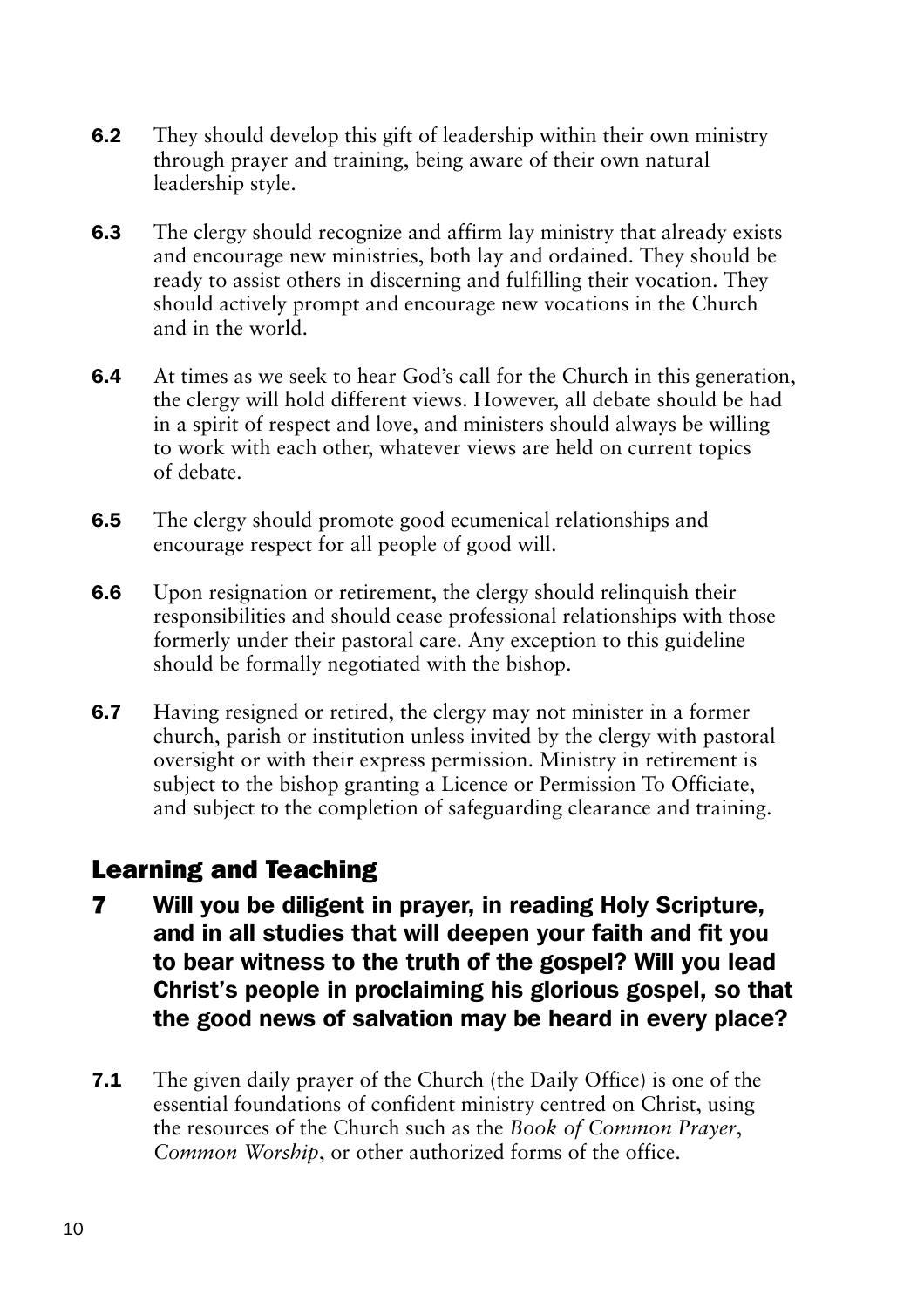- 7.2 The life of prayer, although personal, includes the praise and prayer offered in Christ's name in his church, both on earth and in heaven. Clergy should therefore seek to offer the daily prayer of the church with other members of the community in which they serve.
- 7.3 To pray for others in thanksgiving for the benefits of Christ is a common duty of Christians, and is a particular privilege of the ordained ministry. To intercede whether in public or in private belongs to the ways God accomplishes in his church that which he wills.
- **7.4** The use of conversation with a chosen companion such as a spiritual guide or with others sharing the ordained ministry is commended, recognizing the different ways in which God has called his people to relate to him, and enabled them to do so.
- **7.5** It is part of the mission of the clergy to teach those whom they serve both the ways and the delight of prayer, being open to learning these things as they do so.
- 7.6 Continued theological learning is an essential discipline for preaching and teaching, as well as for personal growth.
- **7.7** The clergy should set aside time for continuing ministerial education and development, including the consideration of contemporary issues and theological developments, so that their faith engages with the perceptions and concerns of this generation.
- 7.8 Keeping abreast of a whole variety of communicating skills is crucial to the effective and ongoing proclamation of the gospel.
- 7.9 Part of the clerical vocation in both preaching and teaching is a prayerful openness to being prophetic and challenging as well as encouraging and illuminating.
- **7.10** Great care should be taken that illustrative material from personal experience does not involve any breach of confidentiality.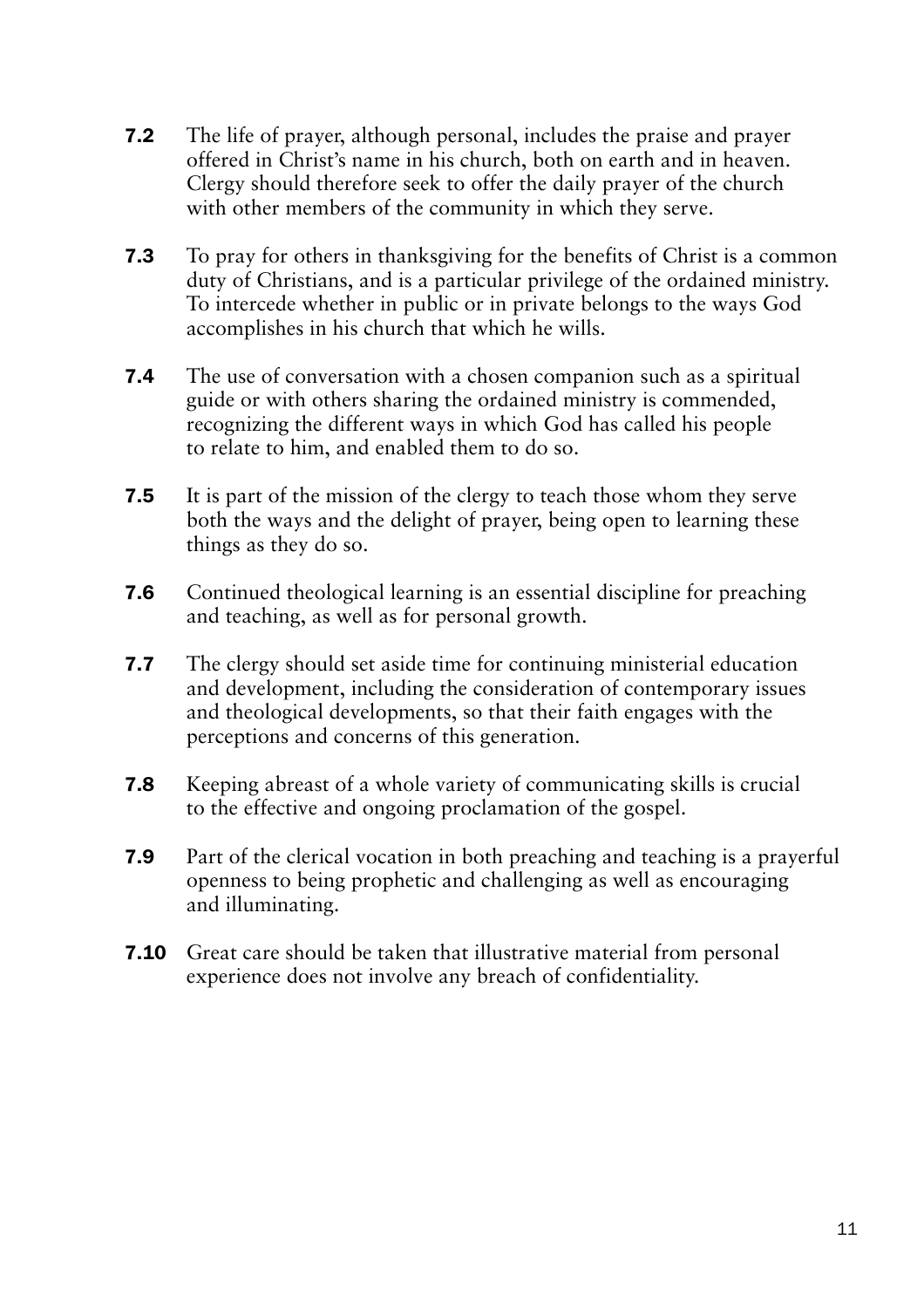## Faith

- 8 Do you accept the Holy Scriptures as revealing all things necessary for eternal salvation through faith in Jesus Christ? Will you faithfully minister the doctrine and sacraments of Christ as the Church of England has received them, so that the people committed to your charge may be defended against error and flourish in the faith?
- 8.1 The clergy are required to make the Declaration of Assent (contained in Canon C 15) at their ordination, and at the inauguration of any new ministry within the Church of England. All should ensure that they know and understand the significance of the statements to which they have publicly given their assent, and that they can accordingly only use the forms of service authorized or allowed to be used in the Church of England.
- 8.2 The basis of the Church of England's understanding of doctrine and of the sacraments is set out in the Declaration of Assent, and the Preface which precedes it. The Church's clergy should uphold this understanding, having declared their commitment to it formally and publicly at the start of their ministry.
- 8.3 Ministers who for whatever reason find that they are unable any longer in conscience to believe, hold or teach the Christian faith as the Church of England has received it, should seek advice and help in deciding whether or not they should continue to exercise a public ministry in which they represent the Church.

# Public Ministry

### 9 Will you, knowing yourself to be reconciled to God in Christ, strive to be an instrument of God's peace in the Church and in the world?

- **9.1** The reputation of the Church in the community depends to a great extent on the integrity and example of its clergy, who should recognize their role as public representatives of the Church. Their lives should enhance and embody the communication of the gospel.
- **9.2** The clergy should ensure a reasonable level of availability and accessibility to those for whom they have a pastoral care. A prompt and gracious response to all requests for help demonstrates care.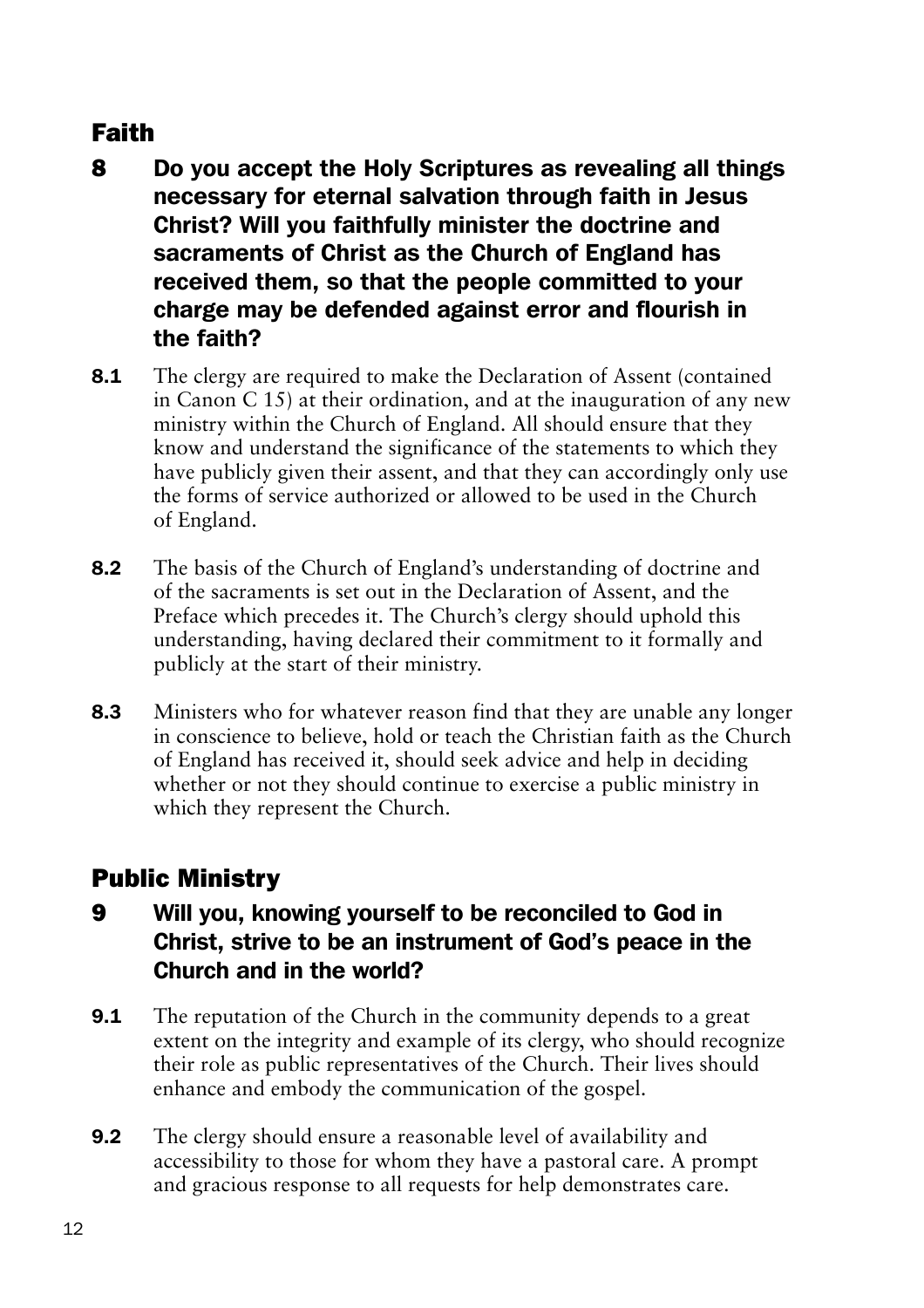This response should be in the context of appropriate boundaries, so as not to put at risk the clergy, members of their household, or the Church.

- 9.3 Reconciliation lies at the heart of the gospel: "God was in Christ reconciling the world to himself" (*2 Corinthians 5.19*). The clergy should promote reconciliation in the Church and in the world wherever there are divisions, including those which exist between people of different faiths.
- **9.4** The call of the clergy to be servants to the community should include their prophetic ministry to those in spiritual and moral danger.
- 9.5 It is appropriate for the clergy to play a positive part in civic society and politics, promoting the kingdom values of justice, integrity and peace in public life, calling attention to the needs of the poor and to the godly stewardship of the world's resources.
- 9.6 Ministers must not be members or active supporters of any political party or other organization whose constitution, policies, objectives, activities or public statements are incompatible with the teaching of the Church of England, as defined by the House of Bishops, in relation to the equality of persons or groups of different races.
- **9.7** There are a number of situations where the clergy may have a conflict of interest and they should declare it, whenever that is appropriate, withdrawing from the situation if required. It is a delusion to think we can be impartial when there is a conflict of interest.

## Life and Conduct

- 10 Will you endeavour to fashion your own life and that of your household according to the way of Christ, that you may be a pattern and example to Christ's people?
- **10.1** The clergy are called to an exemplary standard of moral behaviour. This goes beyond what is legally acceptable: a distinction can be made between what is legal and what is morally acceptable. There is no separation between the public and home life of the clergy: at all times and in all places they should manifest the highest standards of personal conduct.
- 10.2 The clergy should set an example of integrity in relationships, and faithfulness in marriage. Marital infidelity is regarded as "unbecoming or inappropriate conduct" for the purposes of the Clergy Discipline Measure. The House of Bishops' *Marriage: A Teaching Document* (1999) clearly affirms, "Sexual intercourse, as an expression of faithful intimacy, properly belongs within marriage exclusively."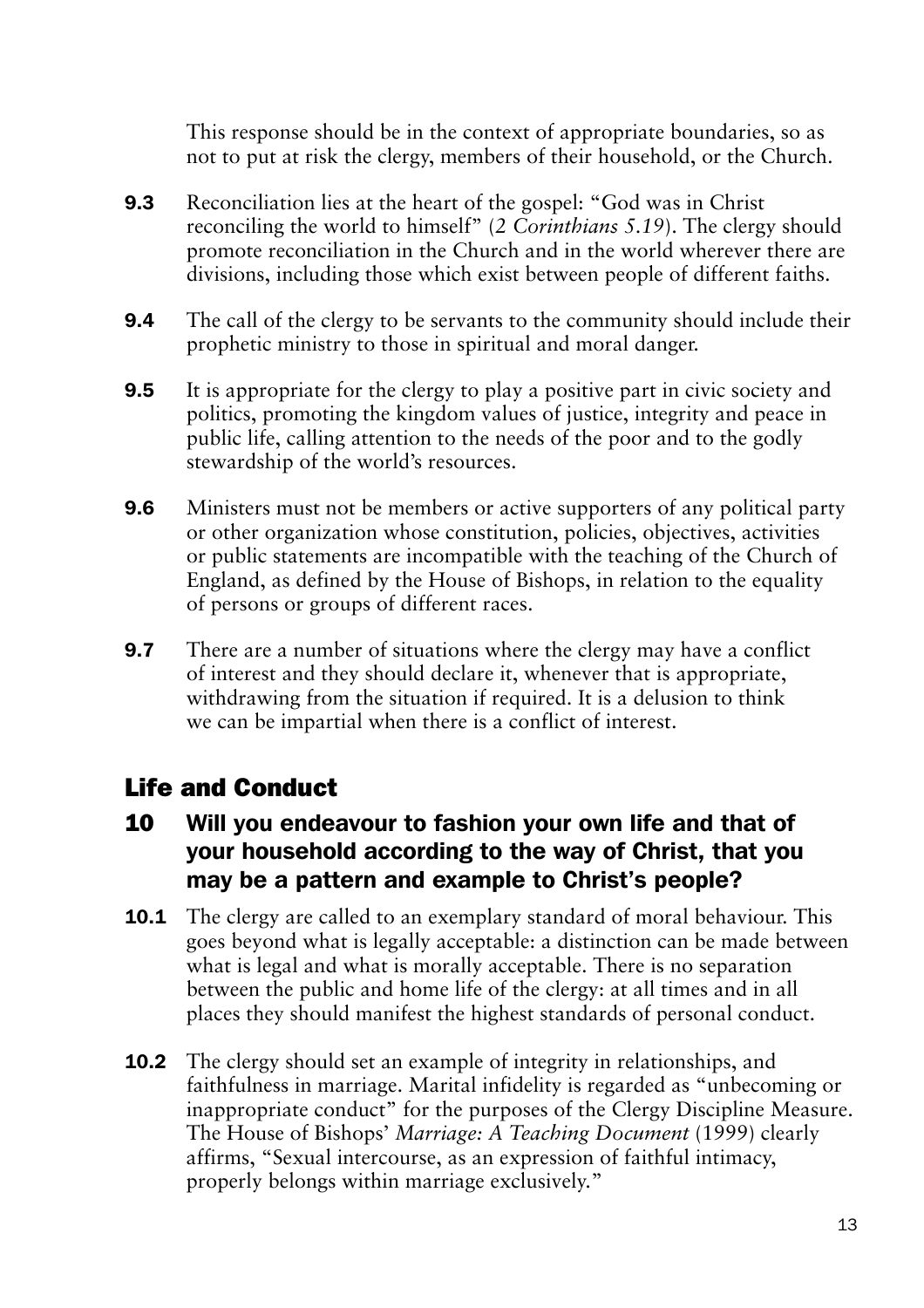- **10.3** Those who are called to marriage should never forget that this is also a vocation. It should not be thought to be of secondary importance to their vocation to ministry. Being a parent is likewise a holy calling and so ordained ministry should not take priority over bringing up children with Godly love, care, time and space. Similar considerations may apply to caring for other members of the family.
- 10.4 All should guard themselves and their family against becoming victims of harmful levels of stress. It is the calling of all Christians, whether married or not, including those with a vocation to celibacy, to take the necessary steps to nurture in holiness their lives, their friendships and their family relationships.
- **10.5** Good administration enables the work of ministry. Dealing promptly with correspondence and enquiries with efficiency and courtesy is essential.
- **10.6** The keeping of parochial registers and records to a high standard is legally required.
- **10.7** The clergy need to ensure that all their financial activities, whether personal or corporate, meet the highest ethical standards. There must be strict boundaries between church finance and personal moneys in order to avoid the possibility of suspicion or impropriety. This will require accurate and careful record keeping of money which is received from others, including Parochial Fees, and a proper audit trail for all money which is to be passed on to third parties including the PCC, the Diocesan Board of Finance and the tax authorities.
- **10.8** The clergy should never seek any personal advantage or gain by virtue of their clerical position. Those who receive personal gifts should keep a record in case of later misunderstandings or false accusations.
- **10.9** The clergy should take care of their physical well-being. They should not undertake any professional duties when medically advised against it, and avoid the influence of alcohol or drugs. Those who find themselves in difficulty with addictions of any kind should seek appropriate help.
- **10.10** Blasphemous, violent or offensive language or behaviour is unacceptable at all times. Clergy should manifest the fruit of the Spirit: see Galatians 5.22-23.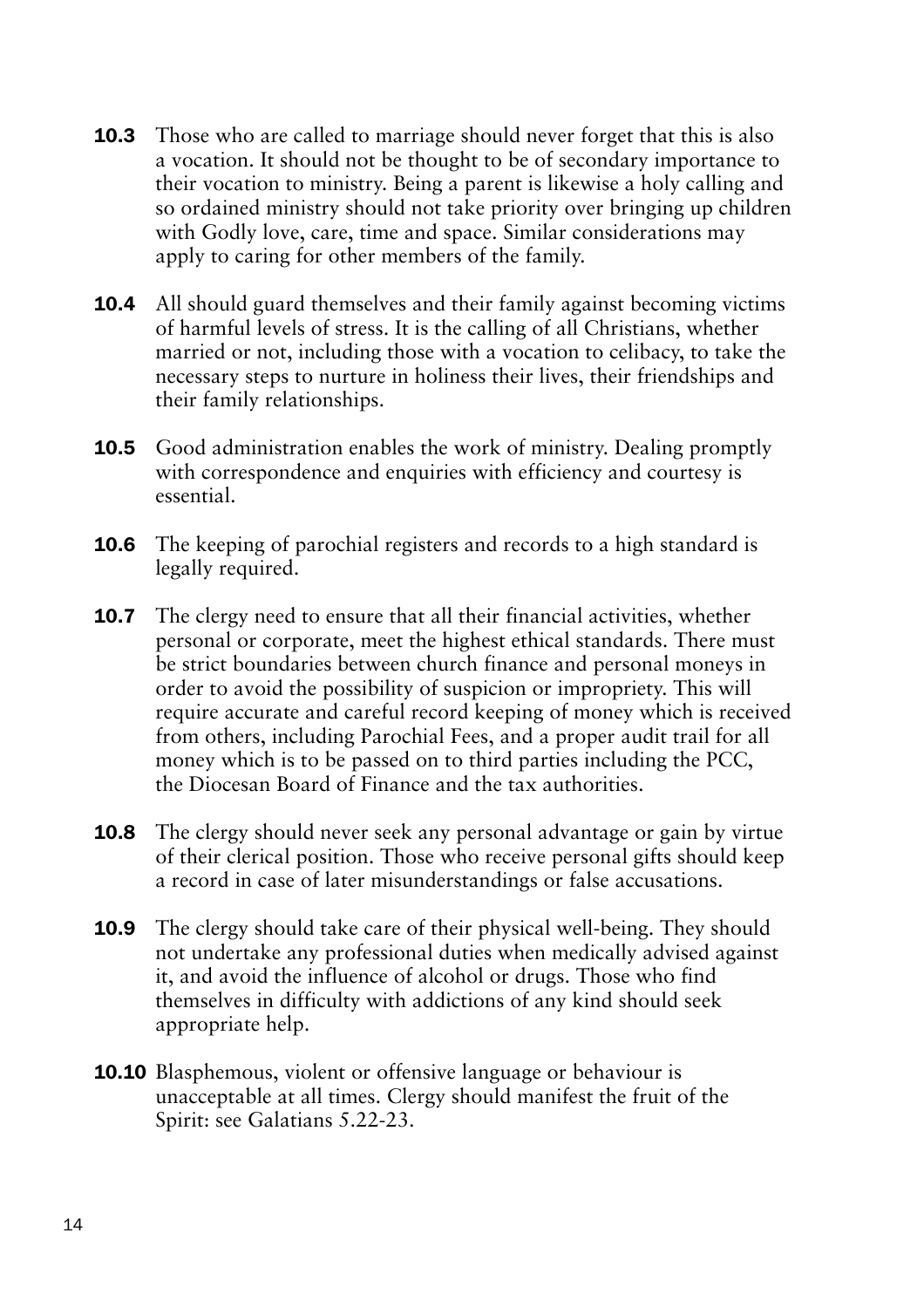## **Discipline**

- 11 Will you work with your fellow servants in the gospel for the sake of the kingdom of God? Will you accept and minister the discipline of this Church, and respect authority duly exercised within it?
- **11.1** The clergy should know how ecclesiastical law shapes their exercise of office and ministry, and should respect such regulations as are put in place by the Church. They should familiarize themselves with *The Canons of the Church of England*, and with any regulations made by the bishop of the diocese in which they serve.
- **11.2** The authority of churchwardens and lay people elected or appointed to office in the local church is to be respected and affirmed.
- **11.3** The clergy serve under the authority of the bishop both in the ministry to which they have been appointed, and in the diocese as a whole. At their ordination and at every new appointment they take an Oath of Canonical Obedience, committing themselves to live within the framework provided by scriptures, creeds, historic formularies, canons and legislation which govern their ministry within the Church of England.
- **11.4** They should participate actively in the life and work of chapter, deanery, archdeaconry, and diocese, giving support and respect to ordained and lay colleagues and to those who exercise the responsibility of oversight and leadership.
- **11.5** Any member of the clergy who is arrested for an offence, however minor, and whether or not charges are brought, is required by the Clergy Discipline Measure to report this fact within 28 days to their bishop. However, clergy who are questioned by the police in relation to a possible arrest should also report that fact.
- **11.6** Any ordained person who is the subject of an allegation of misconduct in relation to a child or vulnerable adult or of domestic abuse, whether in their public ministry or in their home life, must report this fact straight away to their bishop.
- **11.7** Clergy whose marriages break down and who are divorced, or have an order of judicial separation made against them, on grounds of their adultery, unreasonable behaviour or desertion by them of their spouse can have a penalty under the Clergy Discipline Measure imposed on them as a result. Any member of the clergy who is a party to a divorce petition or an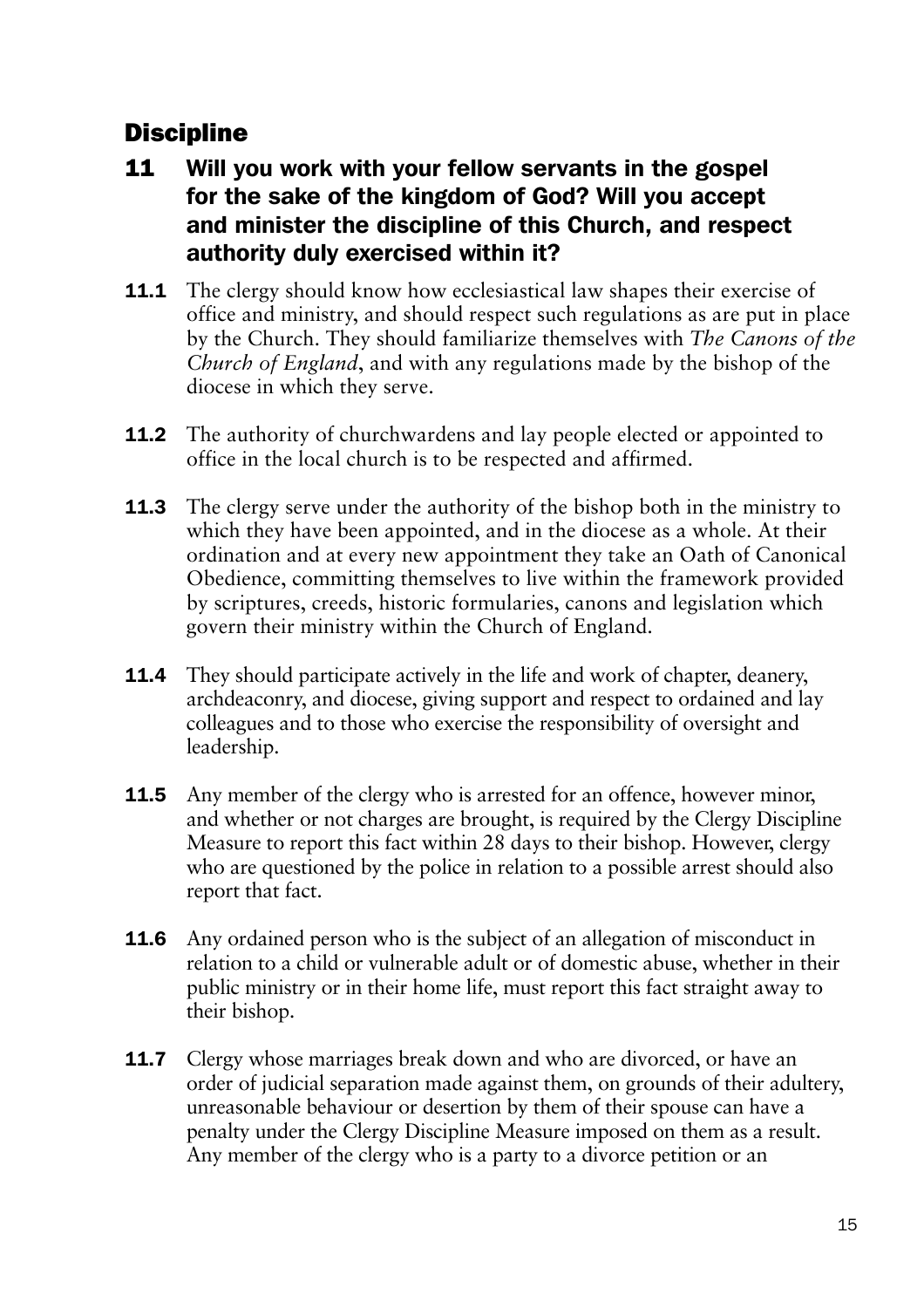application for an order for judicial separation should therefore obtain legal advice in respect of their position under the Clergy Discipline Measure before any steps are taken in the matrimonial proceedings.

- **11.8** Clergy are under a duty to inform their bishop when they are divorced, or have an order of judicial separation made against them.
- **11.9** The highest standards are expected of the clergy in respect of their personal relationships, not least in respect of their relationships with those in their pastoral care. In particular, the clergy must never have sexual or inappropriate relationships with those aged 16 or 17, or vulnerable adults. A breach of this requirement, in addition to being treated as a disciplinary matter, will be referred to the local authority designated officer. In some cases it may constitute a criminal offence. Anyone found guilty of a criminal or disciplinary offence of this kind is likely to be removed from office and referred to the Disclosure and Barring Service which has power to bar them from work with children and/or vulnerable adults.
- **11.10** Discretion should be used in all forms of communication including when sending messages by email or text, or when visiting social networking sites or blogs, or holding conversations using cameras or microphones via the internet, much of which relies upon insecure forms of data transmission.

It is advisable for clergy to maintain a distinct email address for their ministry which is not shared with others in the household, and email correspondence received should be accessible only to the person to whom it is sent.

Confidentiality in all forms of correspondence must be respected and maintained whether written or electronic.

- **11.11** The clergy must remember that they are public figures whose opinions when proffered have weight and significance. In using social media ministers should always assume that anything they post or contribute is in the public domain and will be shared. The power of the internet for doing harm as well as good must always be borne carefully in mind and weighed before saying anything which may prove be damaging to oneself as well as to others.
- **11.12** Close attention must be given to secure all forms of data, including traditional paper records. In particular, data held on mobile or desktop computing equipment and on mobile devices should have secure passwords and up-to-date security software.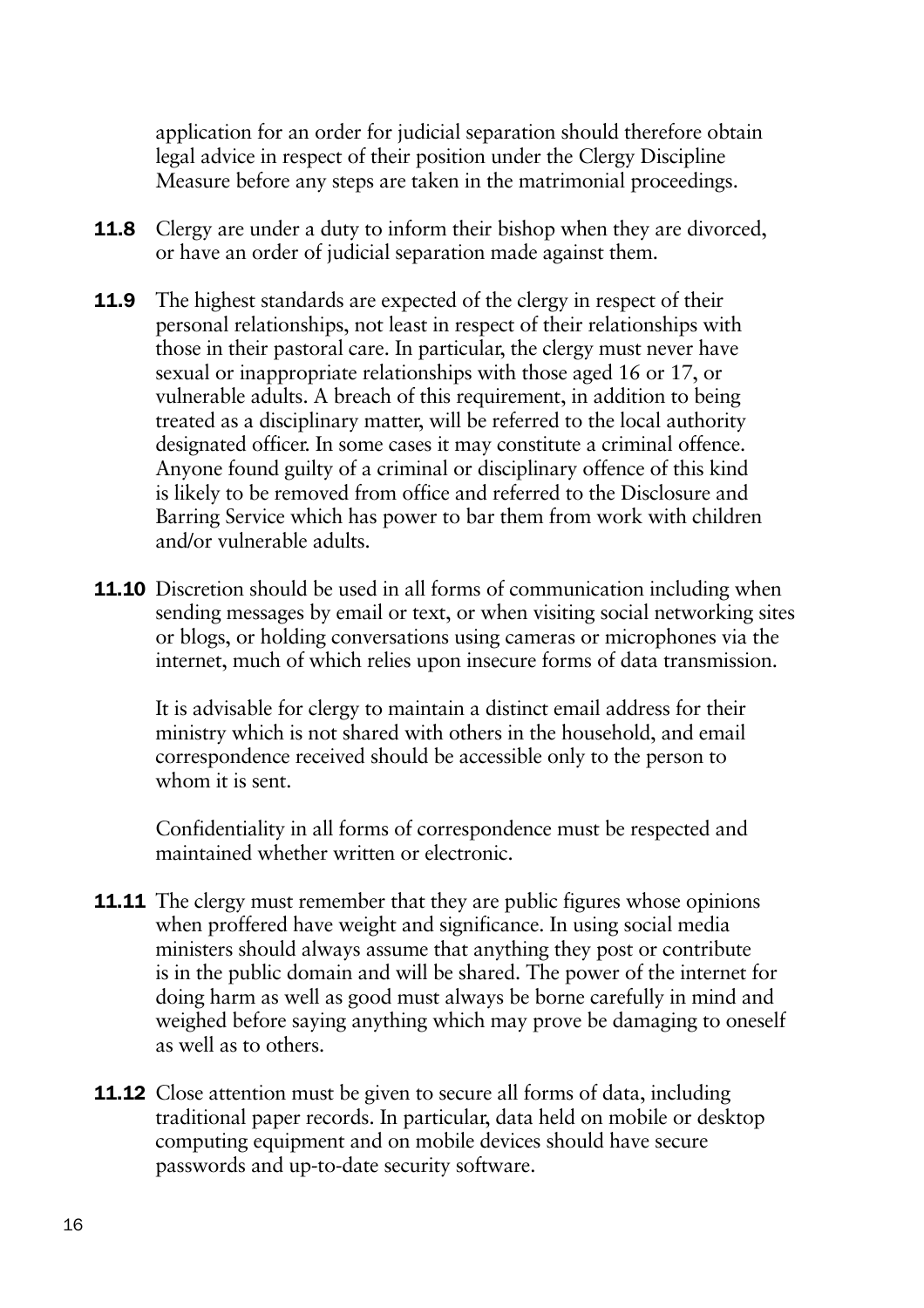## Trust

- 12 In the name of our Lord we bid you remember the greatness of the trust that is now to be committed to your charge. Remember always with thanksgiving that the treasure now to be entrusted to you is Christ's own flock, bought by the shedding of his blood on the cross. It is to him that you will render account for your stewardship of his people.
- **12.1** The development of trust is of primary importance for honest relationships within ministry.
- **12.2** The clergy are placed in a position of power and authority over others, in pastoral relationships, with lay colleagues, and sometimes with other ministers. In all forms of ministry, in leadership, teaching, preaching and presiding at worship, the clergy should resist all temptation to exercise power inappropriately. This power needs to be used to sustain others and harness their strengths, and not to abuse, bully, manipulate or denigrate.
- 12.3 Pastoral care should never seek to remove the autonomy given to the individual. In pastoral situations the other party should be allowed the freedom to make decisions that may be mistaken unless children or vulnerable adults are thereby placed at risk in which case the advice of the Diocesan Safeguarding Adviser must be sought.
- **12.4** The clergy should thankfully acknowledge their own God-given sexuality. They should not seek sexual advantage, emotionally or physically, in the exercise of their ministry.
- **12.5** A person seeking pastoral guidance and counsel has the right to expect that the minister concerned will not pass on to a third party confidential information so obtained, without their consent or other lawful authority. Exceptions to the general position include information concerning the commission of a crime or other misconduct, where there is a requirement that the information be disclosed. If a minister has grounds for considering that that exception may apply, or that the disclosure reveals a risk to children or vulnerable adults, he or she should consult the diocesan registrar and, in cases involving safeguarding issues, the Diocesan Safeguarding Adviser.
- **12.6** Unless otherwise agreed, the clergy are accordingly not at liberty to share confidential information with their spouses, family or friends.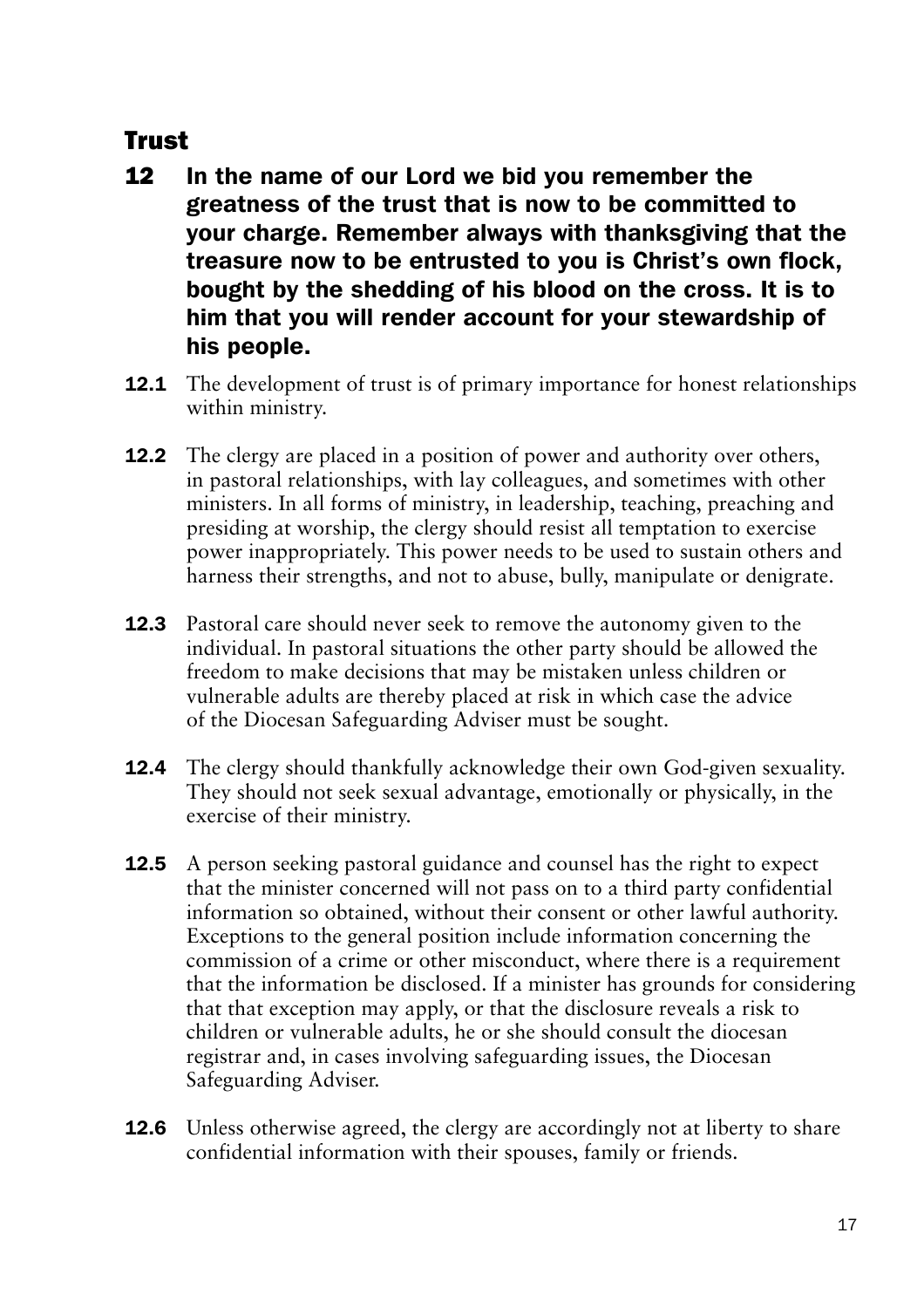- **12.7** The content and process of a pastoral relationship may need to be shared with certain other people, such as a supervisor or supervisory group, consultant or other involved colleagues. Such sharing needs to be carefully restricted so that it does not involve any breach of confidence.
- **12.8** It is important to safeguard the right of parishioners to share personal information with one minister and not another. In a team situation, it may be advisable to create a policy to avoid the danger to ministers within a team of being manipulated and divided by the sharing of personal information with one and not another.
- 12.9 Ministers who handle personal information about individuals are under the same legal obligations to protect that information under the Data Protection Act 1998 as anyone else. When help or advice is being sought, any note-taking should be mutually agreed wherever possible. If notes contain any information about a living individual which is capable of identifying that individual ("personal data") the notes will be subject to the Act. Information about the Act may be found at www.ico.gov.uk
- **12.10** The minister of a parish is required by law to provide for the publication of the banns of marriage and the solemnization of holy matrimony for those within their cure, subject to any impediments which may exist in law to their union. Canon B 33 requires the minister to make inquiries as to the existence of any reasons which may prevent the marriage from taking place, and should seek appropriate advice from the diocesan registrar or the civil authorities in any case of doubt. The clergy should also be aware of the House of Bishops' Guidance on the Marriage of Non-EEA (European Economic Area) Nationals, and the requirement to follow that guidance.
- **12.11** There is much helpful advice in the Faculty Office publication, *Anglican Marriage in England and Wales: A Guide to the Law for the Clergy.* Copies can be purchased from the Faculty Office at 1 The Sanctuary, Westminster, SW1P 3JT.
- **12.12** It is the duty of every parochial minister to officiate at the funerals or interment of those who die within their cure, or any parishioners or persons whose names are entered on the church electoral roll of their parish whether deceased within their cure or elsewhere. (Canon B 38). This obligation includes not only funeral services which take place at the parish church, but those which are held in a crematorium or cemetery. Others will also be involved in the care of the bereaved, including funeral directors and cemetery and crematorium staff.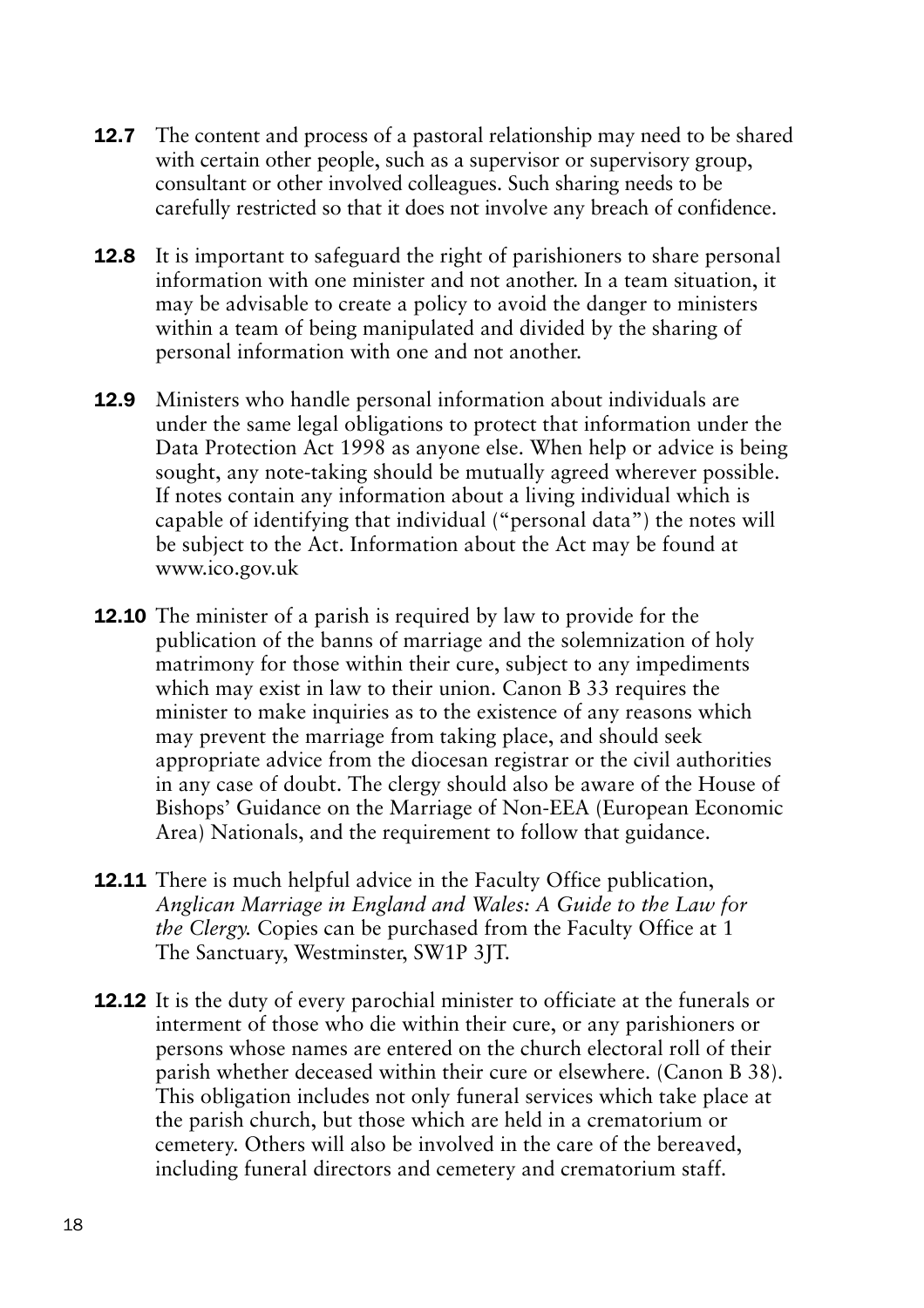The clergy should maintain good professional relationships with all such to ensure appropriate care for the relatives of those who have died.

- 12.13 Ministers must not officiate or otherwise exercise ministry outside the area of the benefice to which they have been instituted or licensed without the consent of the minister with the cure of souls. This is subject to a statutory entitlement of the minister of a parish to perform a funeral service in any crematorium or cemetery that is situated in another parish without consent provided that the deceased died or was resident in the minister's own parish or was on the electoral roll of that parish at the time of his or her death.
- **12.14** When officiating at weddings and funerals the clergy should ensure that only those fees prescribed by the Archbishops' Council in a Parochial Fees Order, reasonable travel expenses and genuine extras are requested from those with whom they make arrangements. When a marriage service or funeral service is being conducted only statutory fees and genuine extras (such as payments to organists, singers and bellringers) may be charged.

# Well-being

- 13 You cannot bear the weight of this calling in your own strength, but only by the grace and power of God. Pray therefore that your heart may daily be enlarged and your understanding of the Scriptures enlightened. Pray earnestly for the gift of the Holy Spirit.
- **13.1** The clergy minister by grace through their own broken humanity, being aware of their own need to receive ministry.
- 13.2 In exercising their ministry, the clergy respond to the call of our Lord Jesus Christ. The development of their discipleship is in the discipline of prayer, worship, Bible study and the discernment of the prompting of the Holy Spirit. The clergy should make sure that time and resources are available for their own personal and spiritual life and take responsibility for their own ongoing training and development.
- **13.3** Spiritual discernment can be facilitated by sharing the journey of faith with another person. A minister should have someone outside the work situation to whom to turn for help.
- **13.4** Ministers holding office under common tenure have a legal obligation to cooperate in arrangements made by the diocesan bishop for ministerial development review, and to participate in appropriate continuing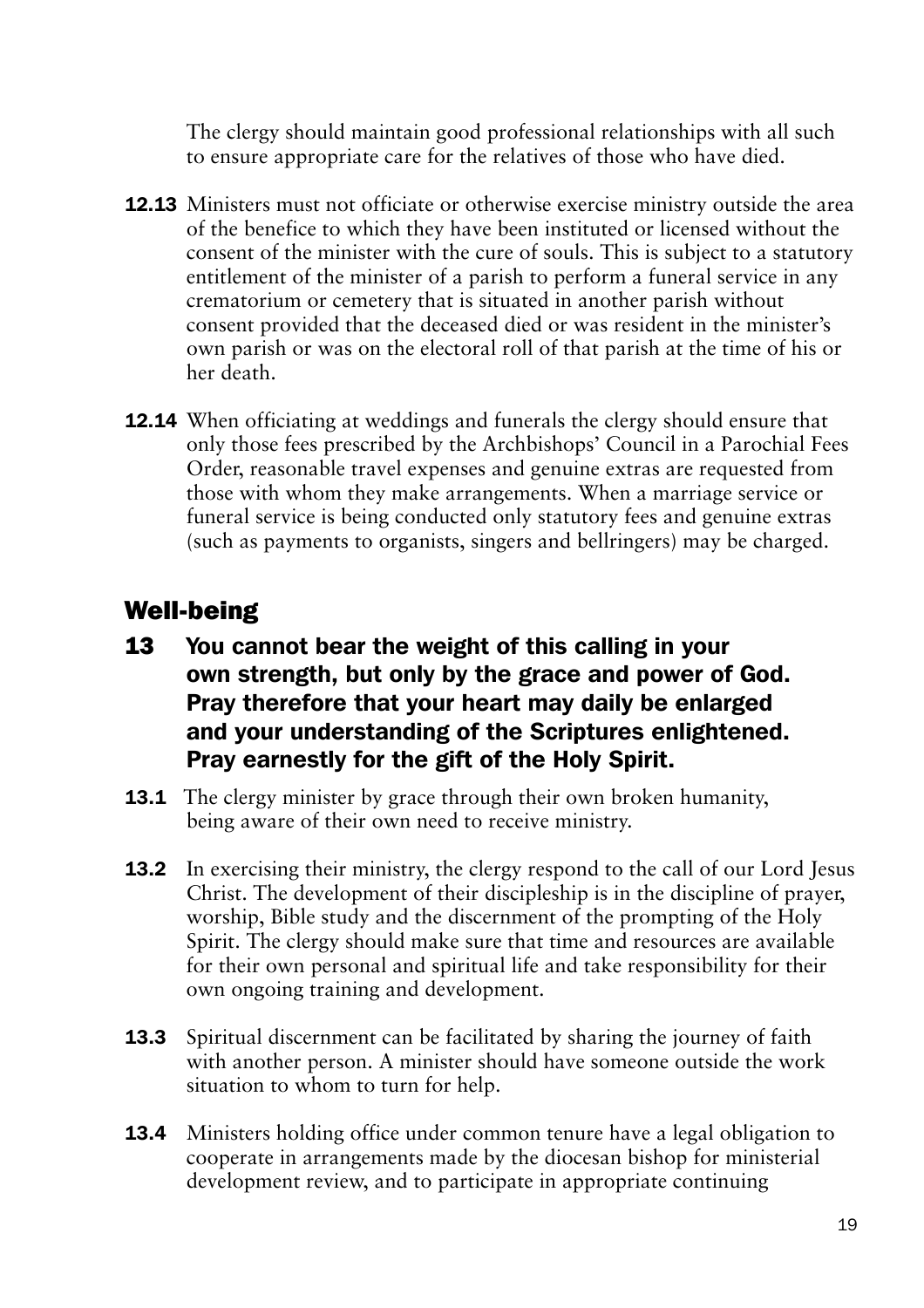ministerial education. Ministers who are not subject to common tenure should also, as a matter of good practice, ensure that arrangements are in place for their ministry to be reviewed on a regular basis and for their ongoing ministerial education.

**13.5** Both formal ministerial development review and discussion with a spiritual director or companion should offer the opportunity for the clergy to reflect on whether they are giving sufficient time and attention to family life, friendship, recreation and renewal and to consider any health issues.

### Care for the Carers

- 14 Brothers and sisters, you have heard how great is the charge that these ordinands are ready to undertake . . . Will you continually pray for them? Will you uphold and encourage them in their ministry?
- **14.1** "Care for the carers" is fundamental. The clergy need to be supported and the laity have a particular and significant role in the pastoral care of the clergy.

The clergy and those who support them should be aware of the Ministry Division publication *Dignity at Work* (2008) and its recommendations concerning bullying, harassment, and accusation at work.

- **14.2** The bishop takes responsibility for the welfare of the clergy when receiving the oath of canonical obedience. This responsibility is shared with suffragan and area bishops, archdeacons, and rural and area deans.
- **14.3** Care of the clergy is a responsibility shared between the PCC and Diocesan Authorities.

Many of these responsibilities are spelled out in the *Statement of Particulars* under Common Tenure and in Diocesan Regulations. The PCC is responsible for the provision of adequate administrative assistance, reimbursement in full of ministerial expenses (see The Parochial Expenses of the Clergy, Ministry Division, 2002) available online at *www.churchofengland.org/clergy-officeholders/remuneration-and-conditions-of-service-committee/theparochial-expenses-of-the-clergy.aspx*) and for ensuring a safe environment in the church and its surroundings in which to work.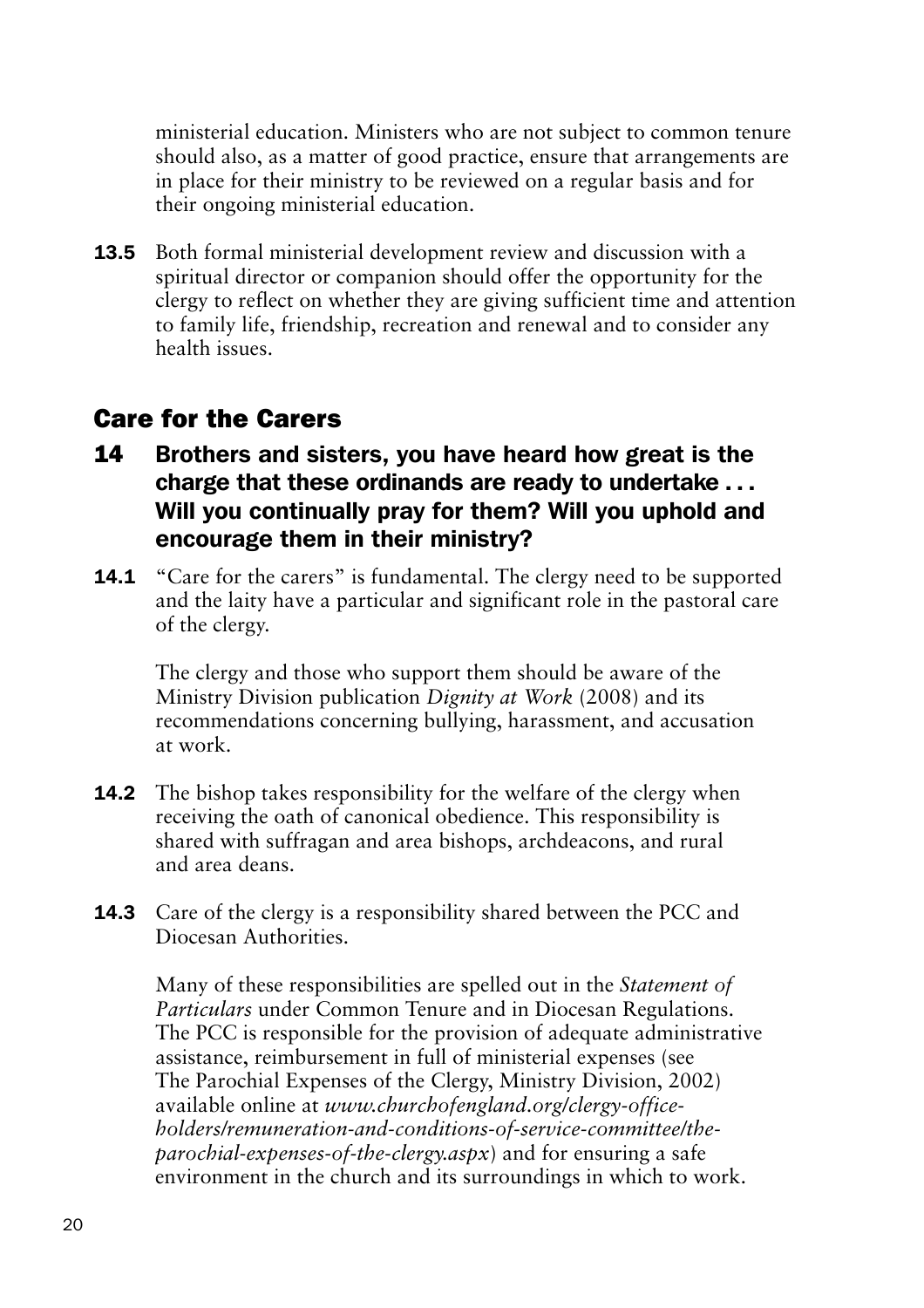Where the PCC is the relevant housing provider, it has responsibilities for the maintenance and upkeep of the clergy housing. The responsibilities of Bishop and Diocese are as set out in the *Statement of Particulars* and Diocesan Clergy Handbook, and in the *Green Guide* published by the Church Commissioners. The *Statement of Particulars* includes provision for holidays, an annual retreat, upkeep of the parsonage house, and entitlement to release for extra-parochial ministry.

- **14.4** As part of good stewardship, those who occupy either a parsonage house or housing provided by the Diocese or PCC must take proper care of the property and should be aware of the requirement to allow access for both inspections and works to take place.
- **14.5** Power is exercised and experienced in many ways, and the clergy should beware of the potential of using their position to bully others. Equally those who have the responsibility of caring for the clergy should be aware that bullying can be exercised both by church authorities and by parishioners.
- 14.6 The clergy should be encouraged to develop opportunities for mutual support and pastoral care within chapters, cell groups, or other peergroupings. All the clergy should also be encouraged to have a spiritual director, soul friend or confessor to support their spiritual life and help to develop their growth in self-understanding. If required, help should be given in finding such a person.
- **14.7** In ministries where the clergy have both a sector and a parochial responsibility, there should be a clear understanding between diocese, parish and the minister concerned about where the boundaries lie.
- 14.8 Support and advice on the practical, psychological and emotional issues involved should be readily available to clergy approaching retirement and to their families.
- **14.9** The bishop and those exercising pastoral care of the clergy should both by word and example actively encourage the clergy to adopt a healthy lifestyle which should include adequate time for leisure, through taking days off and their full holidays, developing interests outside their main area of ministry, and maintaining a commitment to the care and development of themselves and their personal relationships. Helping the clergy understand and overcome unrealistic expectations needs to be a priority.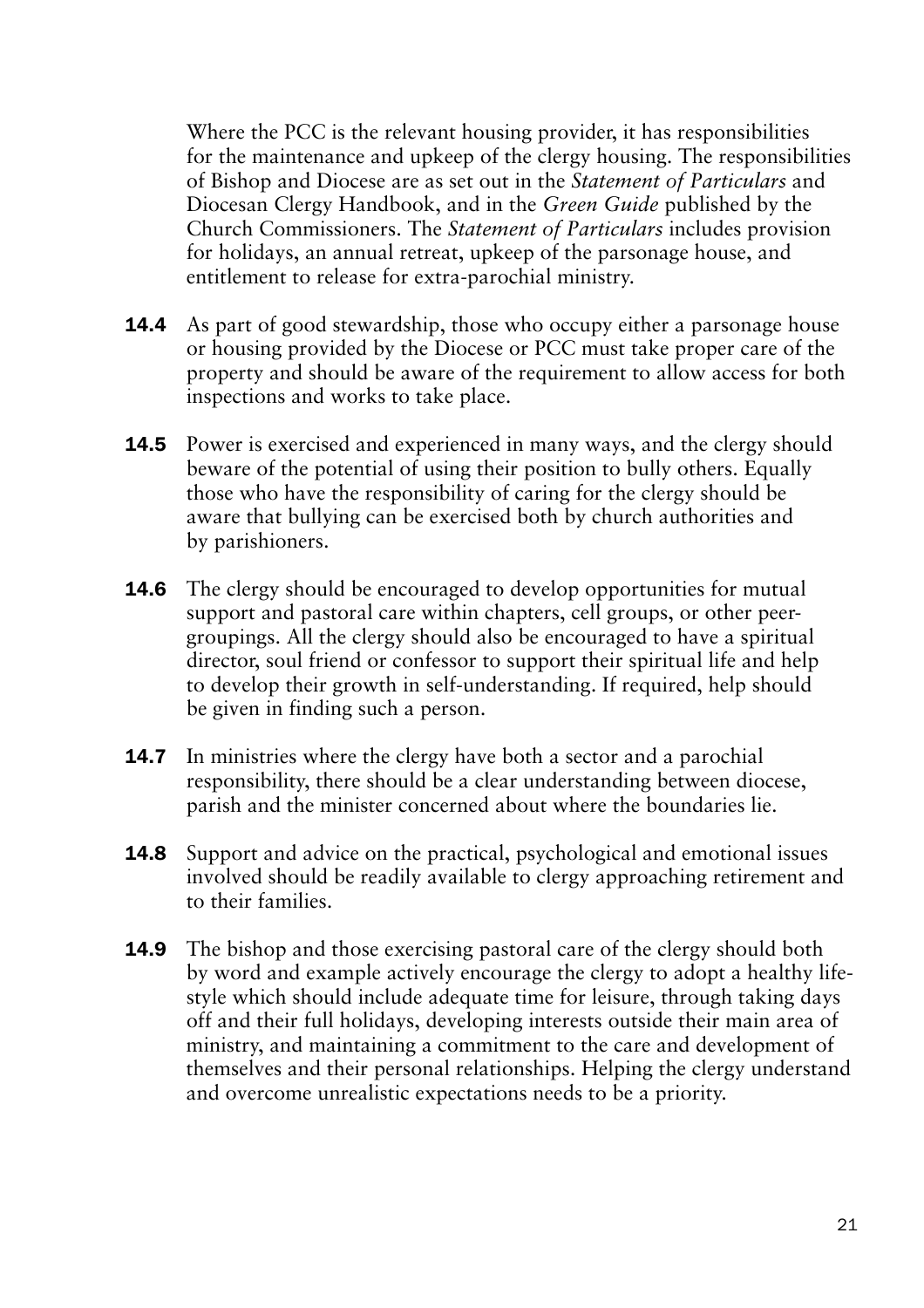Grant, Lord, that we may live in your fear, die in your favour, rest in your peace, rise in your power and reign in your glory; for your own beloved Son's sake, Jesus Christ our Lord. *William Laud* (1573–1645)

Remember, O Lord, what thou hast wrought in us and not what we deserve; and as thou hast called us to thy service, make us worthy of our calling; through Jesus Christ our Lord.

*The Prayer Book as proposed in 1928*

### Postscript

These guidelines are not meant to be a burden, nor do they pretend to be complete. They should help the clergy discover and experience how great is the freedom to which they are called and the joy that the gift of an ordained life brings. We are to remember the injunction of St Paul to be "happy in the Lord at all times" and to rejoice always in his abiding presence.

We recognize, too, that we are not alone, that we cannot do all these things by ourselves in our own strength, but only by the grace of God and through the power of his Spirit working in and through us; for as the Prayer Book Ordinal puts it, in the Declaration to those being ordained to the office of priest, we are called to *"*apply ourselves wholly to this one thing and to draw all our cares and studies this way" and that we will "continually pray to God the Father, by the mediation of our only Saviour Jesus Christ, for the assistance of the Holy Ghost".

So we pray that our lives may be sanctified to this end, for the sake of those whom we seek to serve. For the ordained life of a bishop, a priest or a deacon, for whom these guidelines are designed, is indeed of "what dignity and of how great importance", but also of "so great excellency and so great difficulty" that we all need help and encouragement along the way – and it is in that spirit that the Guidelines are offered.

So it is our prayer that, by our lives and in our work, through all we do and by what we are called to be, we may honour God's holy name and be faithful to the vocation he has given us, that his salvation may be proclaimed in all the world. May we be found worthy of our calling!

### **Prebendary David Houlding**

*Pro-Prolocutor of the Convocation of Canterbury Chair of the Working Party*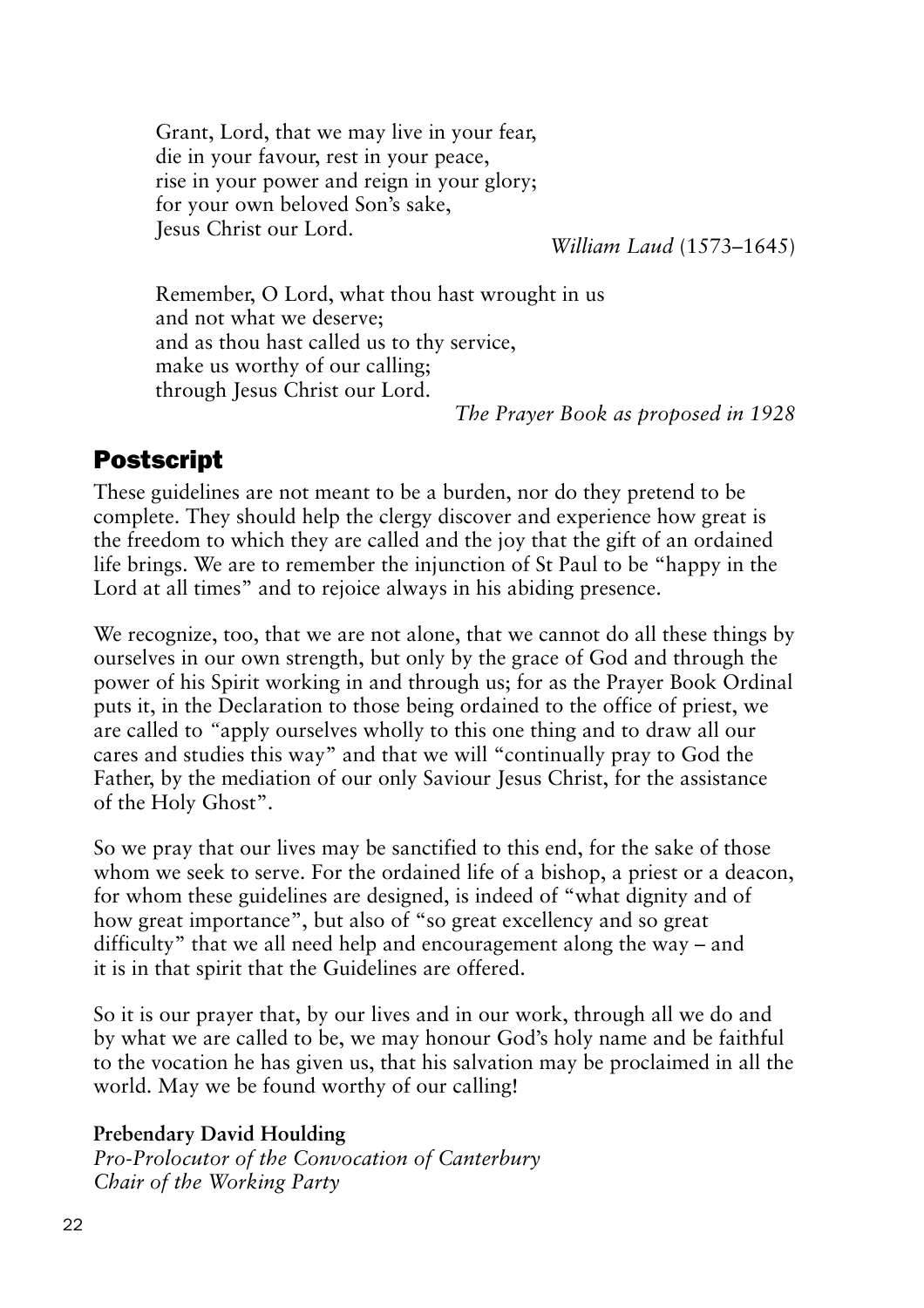# A theological reflection

The Very Revd Dr Francis Bridger

*Dean of Brechin, Scottish Episcopal Church and Ecclesiastical Professor of Anglican Studies, Fuller Theological Seminary, Pasadena, California*

In the decade since the Church of England adopted the original version of these Guidelines, events have reinforced the importance of ensuring good practice in professional conduct of the clergy. It is timely, therefore, that the philosophy and theology that undergird the Guidelines set out below are articulated once more. For although it may still seem to some clergy that the existence of a set of guidelines implies a lack of trust in their integrity and an intrusion into sacred vocation, the reality is that the Church must continually strive to retain the confidence of a society that has observed scandals within the Church that have undermined such confidence. The Church can no longer count on an unquestioning presumption of trustworthiness and it would be wrong to do so.

The purpose of this reflection therefore is twofold: firstly to rehearse the pragmatic reasons why professional guidelines exist; and secondly to set out a number of theological principles which inform them.

## Pragmatic Considerations

The pragmatics are straightforward: from the perspective of its internal life, the Church now has in place a clear procedure for clergy discipline in the shape of the Clergy Discipline Measure that has been in effect from 2006. Since discipline requires an understanding of what does and does not count as acceptable professional behaviour, it follows that guidelines for practice are apposite. It is worth noting, also, that over the last 10 years, Anglican provinces and dioceses around the world have adopted their own versions of professional guidelines.

From a broader perspective, there is a continuing need for the Church to respond to historic and current social pressures for greater regulation of *all* professions. To date, this has been achieved mainly by means of *self*-regulation, and therefore it is reasonable to expect that the Church reaffirm its willingness to engage in the same kind of self-examination as have others. The simple truth is that a great deal more public concern now exists about the integrity of previously-respected professions: no longer are people willing to give professionals the benefit of the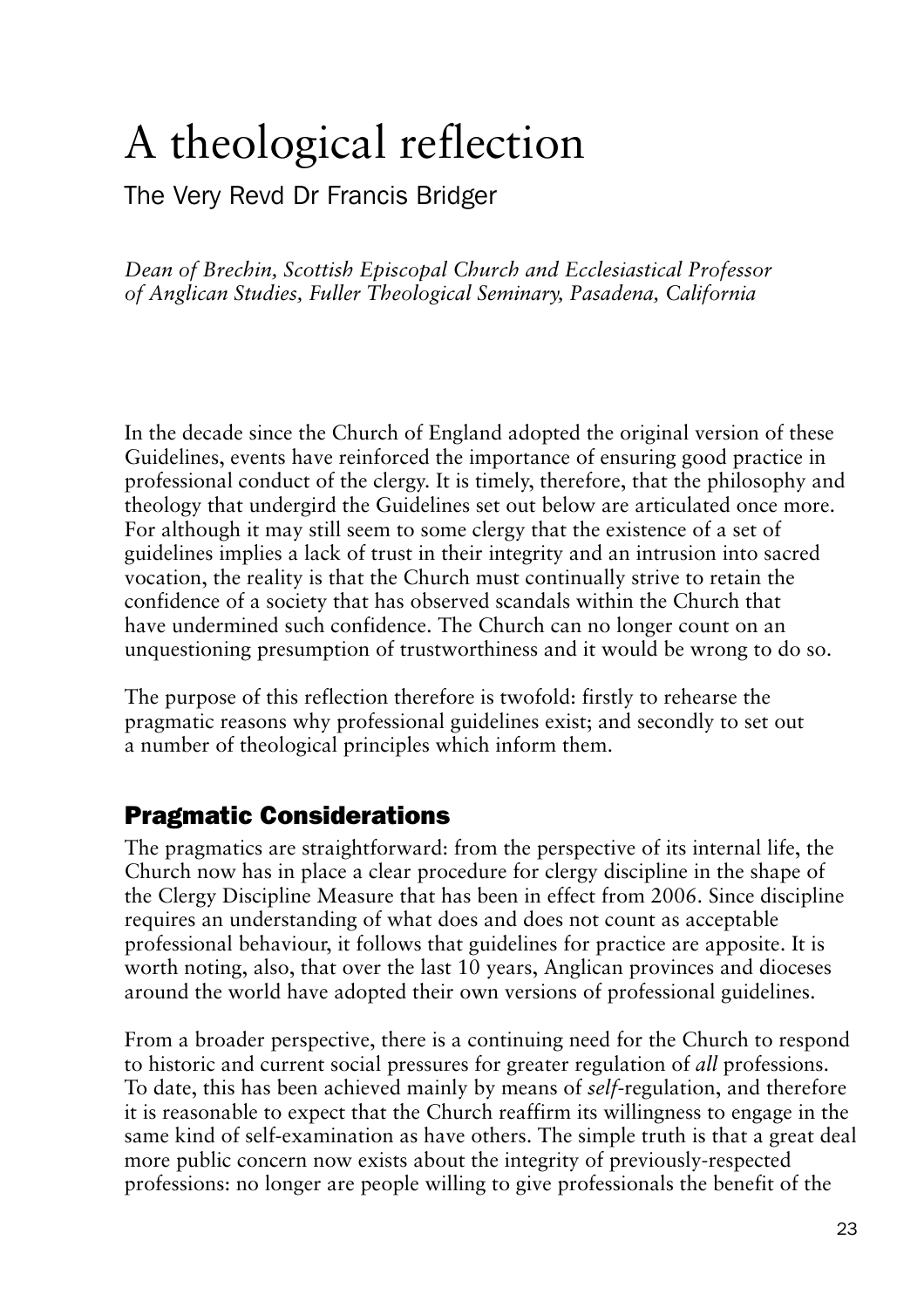doubt merely because they are professionals.1 They are properly subject to scrutiny and criticism in a way that was not true a generation ago. This constitutes a sizeable challenge to the Church, for it is no longer – if it ever was – credible that it should expect to remain immune from such scrutiny. The need for accountability and transparency is as strong now as it was when the Guidelines were first published.<sup>2</sup>

Clergy Discipline procedures and the Professional Guidelines are designed to protect three parties: the accused, the accuser and the Church. It is important to mention the last of these because it can easily be forgotten that professional ethics are not simply a matter for individuals. While they undoubtedly exist to guide and protect individuals they also serve to safeguard the profession. They are an expression of mutual accountability and responsibility. When one clergyman or woman acts unprofessionally, he or she threatens to bring the Church as a whole into disrepute – witness the ripple effect of scandals. As Eric Mount has commented: "Moral responsibility includes being responsible people within institutions."3 Or in St Paul's words, "We are members one of another" (*Ephesians 4.25*).4

It is important to appreciate, moreover, that whereas the Clergy Discipline Measure provides a mechanism whereby justice can be done and be seen to be done (not least for the accused), the Guidelines set out here supply a framework for behaviour that reflects the highest standards to which all clergy, by virtue of their calling as well as their office, should aspire.

Pragmatic reasons in themselves, though, are not enough. They are a necessary – but not sufficient – justification for self-regulation by the Church if it is to be prepared for the sort of scrutiny presupposed by contemporary society. It is here that a *theology of professional responsibility* becomes central. And it is to this we now turn.

<sup>1.</sup> On the debate as to how far the clergy should be understood as professionals and therefore to what extent the models employed by "the professions" are relevant, see Karen Lebacqz and Joseph D. Driskill, *Ethics and Spiritual Care*, Nashville: Abingdon Press 2000, chap. 2. Also Eric Mount Jr, *Professional Ethics in Context*, Louisville: Westminster/John Knox Press 1990, chaps 2 and 3.

<sup>2</sup> See the *Interim and Final Reports of the Commissaries Appointed by the Archbishop of Canterbury*  in Relation to a Visitation upon the Diocese of Chichester (2012 and 2013) available at http://rowanwilliams.archbishopofcanterbury.org/articles.php/2604/archbishops-chichester-visitation-interim-reportpublished and at http://www.archbishopofcanterbury.org/articles.php/5055/archbishops-chichestervisitation-final-report-published

<sup>3</sup> Eric Mount Jr, *Professional Ethics in Context: Institutions, Images and Empathy*, Louisville: Westminster/John Knox Press 1990, p.45.

<sup>4</sup> Significantly, Paul uses the language of mutual interdependence as justification for the code of community ethics he goes on to outline in this passage (w.26f).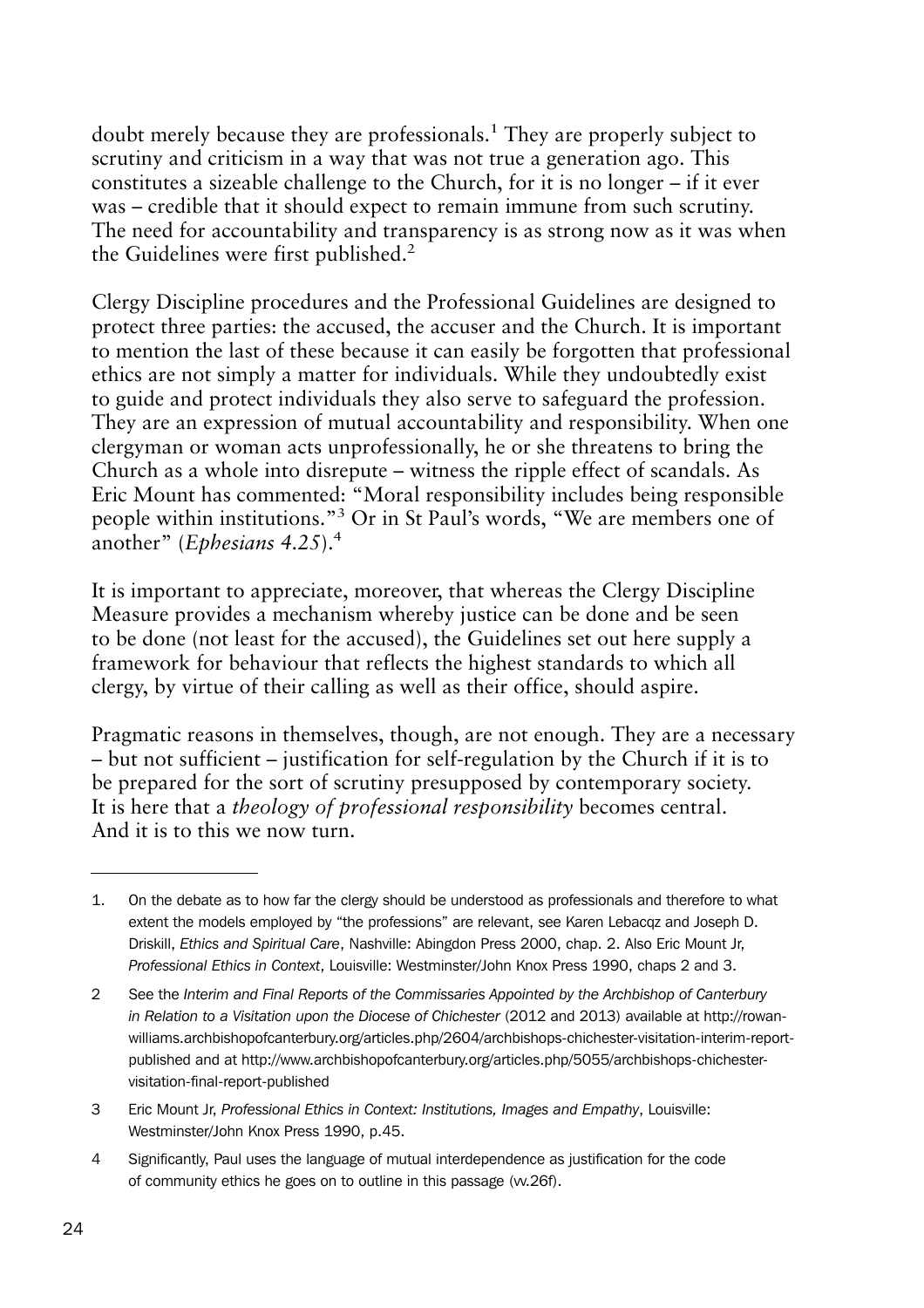## Professional Responsibility

The starting point for any discussion of professionalism must be the principle of *vocation*. It is axiomatic that ordained ministry is first and foremost a calling that originates with the purposes of God, is intuited by the individual and is then discerned by the Church. The sense that they are engaged in a vocation rather than a career is fundamental to clergy identity and self-understanding.<sup>5</sup> Unfortunately, however, this is sometimes used as a kind of knock-down argument against the introduction of a professional code of practice on the grounds that "to 'professionalise' pastoral ministry is to accept uncritically a culture of managerialism that reduces ministry to a set of competencies and tasks and ignores its spiritual, transcendent dimension".6

While there is something to be said for a critique of the competency culture that the Church has sometimes seemed to adopt without question (the so-called "management by tick-box" approach that can often be found in clergy review processes, for example), it needs to be remembered that: (a) historically, the notion of "profession" has its roots in a religious connection between profession and vocation;<sup>7</sup> (b) the idea of *professio* (from which the term profession derives) carries with it the meaning of "standing for something" or "value laden"; (c) the identification of professionalism with technocratic expertise is a modern development which has served unduly and untheologically to narrow the concept; and (d) by means of a theology of vocation, it becomes possible to reinvest the idea of profession with a transcendent, moral dimension, thereby drawing the sting of critics in one respect at least. In Richard Gula's words, "Aligning 'having a vocation' with 'being a professional'… affirms all that we do in ministry is a response to the presence of God in and through the community calling us to act on its behalf as signs and agents of God's love."8

In the light of this, the criticism that guidelines amount to an unwarranted concession to managerialism must be seen as misplaced. They simply set out what it means to act in a manner consistent with a calling to ministry and should be seen as an attempt to work out in concrete terms the practice of vocation in a

<sup>5</sup> For a recent discussion see Nigel Peyton and Caroline Gatrell, *Managing Clergy Lives: Obedience, Sacrifice*, *Intimacy*, London: Bloomsbury 2013, chap. 4.

<sup>6</sup> Richard M. Gula, *Ethics in Pastoral Ministry*, NY: Paulist Press 1996, p.11.

<sup>7</sup> Thus Darrell Reeck notes that, "Judaeo-Christian culture from Biblical times through the Reformation imbued the concept of *profession* with the moral concept of service grounded in a religious vision of God working together with people for the improvement of all creation. The doctrine of the vocation or calling became the religious and moral theme that most illuminated the meaning of the professions and professional work." Darrell Reeck, *Ethics for the Professions: A Christian Perspective*, Minneapolis: Augsburg 1982, p.33 quoted in Joe E. Trull & James E. Carter, *Ministerial Ethics*, Broadman & Holman, 1993, p.25.

<sup>8</sup> Gula, as above, p.14.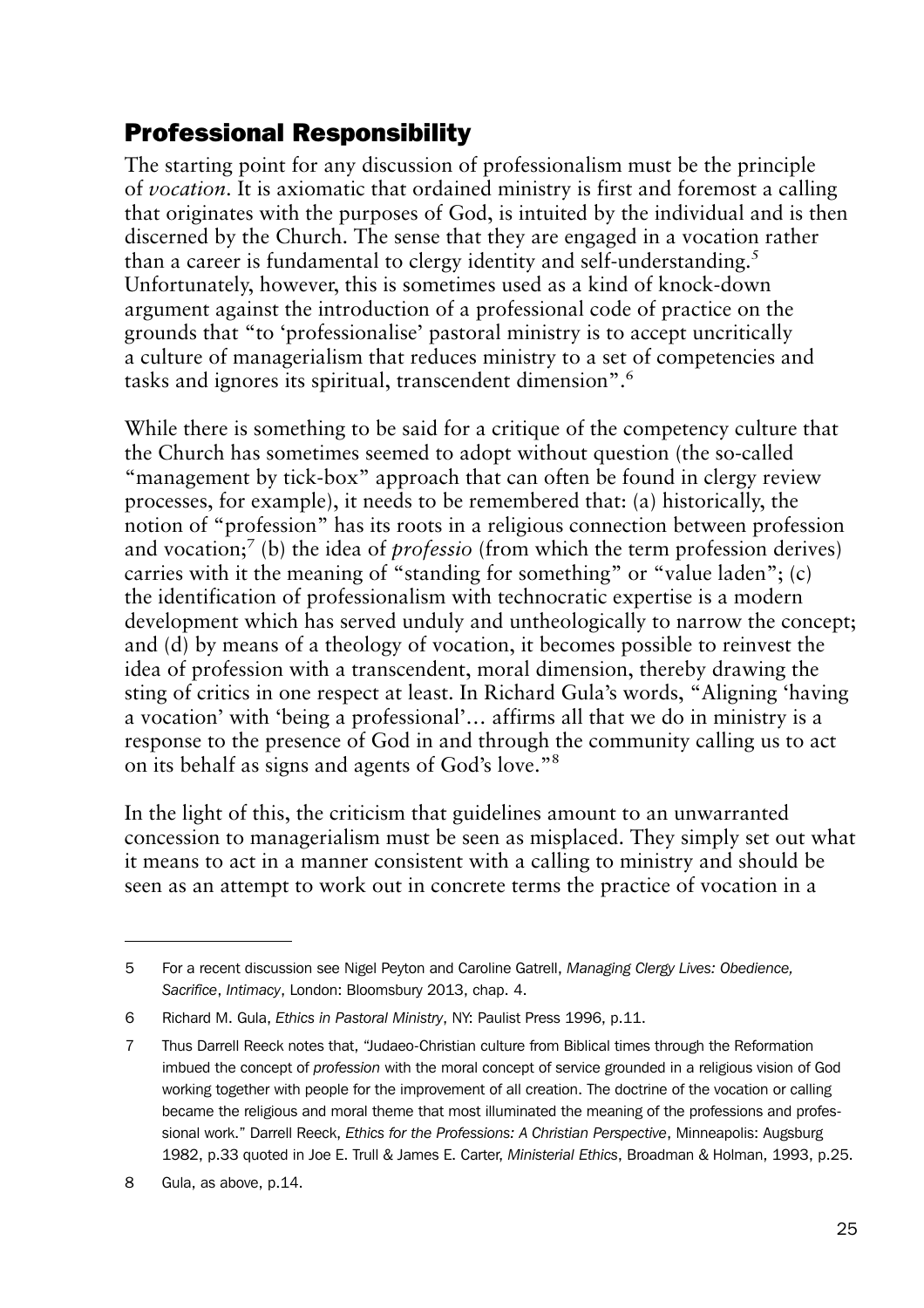contemporary setting. As a result, "profession", in a clergy context, must be seen as possessing not one meaning but two: on one hand to describe the sociological reality of a group of people who operate according to conventions and practices developed by the group; and on the other, as an indication that this group stands for – professes – a set of transcendent values and principles which derive from a theology of vocation. Both senses of the term profession must be kept in mind.

From the principle of vocation follows the question: a vocation to what? The most obvious answer is "to serve". But to serve whom? Theologically, service is firstly towards God and only secondly towards human beings. Moreover, such service is only possible through relationship. This, in turn, requires the teasing out of a cluster of concepts that shape the notions of relationship and relationality, and at the centre of this cluster lies the idea of covenant.

### 1. Covenant

The concept of covenant represents the wellspring from which a theology of professional responsibility flows. Its significance can be demonstrated by contrasting it with the concept that governs secular models of professional relationship, namely that of *contract*. As Richard Gula has pointed out, the two are close cousins but there are crucial differences. Contracts define the specific nature of the relationship and the precise rights and duties that follow from it. Neither party can expect the other to go beyond the specified contractual duties, and each has the liberty to refuse requests to do so. Indeed, the expectation is that such requests will not be made or granted except *in extremis*. "The contract model acknowledges human limitations of the contracting parties since it clearly distinguishes rights and duties. It circumscribes the kind and amount of service being sought and offered."9 By contrast, the biblical model of covenant – exemplified most powerfully by the covenant relationship between God and his people – is based upon grace. The covenant partners are bound together not by a set of legal requirements but by the relational nexus of gracious initiative followed by thankful response. Covenant goes further than the carefully defined obligations contained within a contract to the need for further actions that might be required by love. "When we act according to a covenant, we look beyond the minimum… Partners in a covenant are willing to go the extra mile to make things work out."<sup>10</sup>

<sup>9</sup> Gula p.15.

<sup>10</sup> Gula p.15.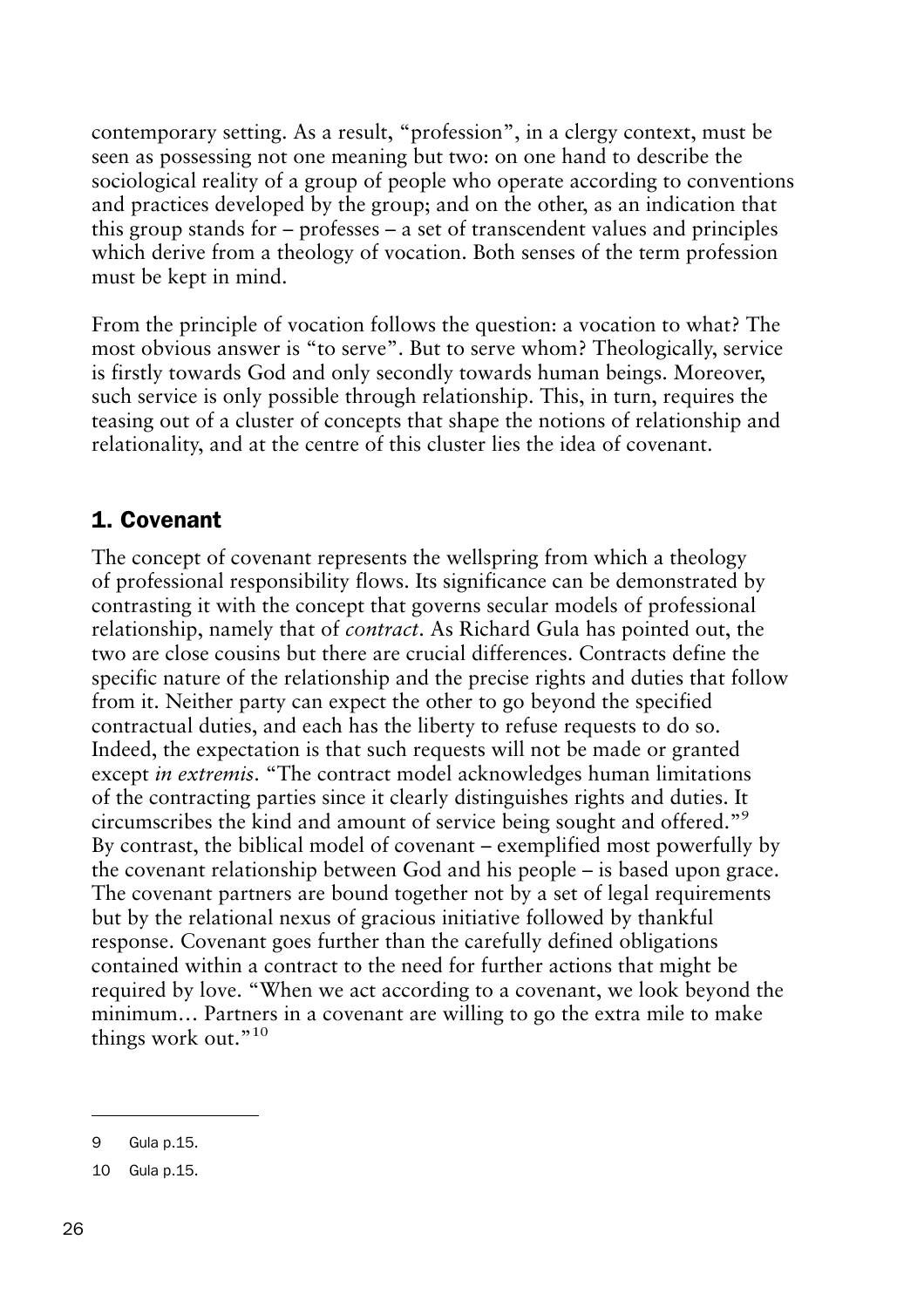It is this graciousness – the readiness "to make room for the gratuitous, not just the gratuities $11$  – that distinguishes covenant from contract and gives ministry its distinctive quality. Rooted in the covenant love of God, the covenantal ministry of clergy mirrors that of Christ himself who gave himself freely for the sake of the world and "who, though he was in the form of God, did not count equality with God a thing to be grasped but emptied himself, taking the form of a servant" (*Philippians 2.6-7*). The covenant model is, in the end, profoundly Christological.

The implication of this is that those who are called to ordained ministry must act out of a covenantal rather than a contractual motivation and mindset. They must be "willing to go the extra mile" which means that they must be prepared to allow their ministry to be shaped by the needs of others rather than their own preconceptions of autonomy. But how might this be worked out? This leads us to two further principles: agape and virtue.

### 2. Agape

In a discussion of agape and pastoral care, Simon Robinson notes that agape and covenant are intimately connected in a number of ways. In the first place, both are based upon gift, for just as covenant is gracious, so agape is a matter of giftlove. In pastoral terms, agape "is not based upon any contractual terms" but is "a way of knowing the other, the ground of care for the other".12 Pastoral relationships are thus governed by agape. Secondly, agape involves faithfulness and constancy. The minister remains true to the other person whatever he or she has done since "agape promises to be there whatever the response from the other".13 Thirdly, agape allows for a measure of relational open-endedness rather than placing rigid limitations on the growth of a pastoral relationship. This is not to deny the importance of boundaries; yet, at the same time, it "nourishes rather than limits relationships" and "is always searching for the good of the other … is always open to the possibilities of the other".14 From this it can be seen that agapeic love is not conditioned by the attraction or achievement of the other but "loves the other simply because they are the other". It is "a love which does not base itself on the action of the other, a disinterested love which is not based in a partial way on the other".<sup>15</sup>

<sup>11</sup> Gula p.15.

<sup>12</sup> Simon J. Robinson, *Agape, Moral Meaning and Pastoral Counselling*, Cardiff: Aureus Publishing 2001, pp.44,43. For a recent discussion of agape as the basis for a comprehensive Christian ethic, see Stanley J. Grenz, *The Moral Quest: Foundations of Christian Ethics*, Leicester: Apollos 1997, chap 8.

<sup>13</sup> Robinson p.45.

<sup>14</sup> Robinson p.45.

<sup>15</sup> Robinson p.44.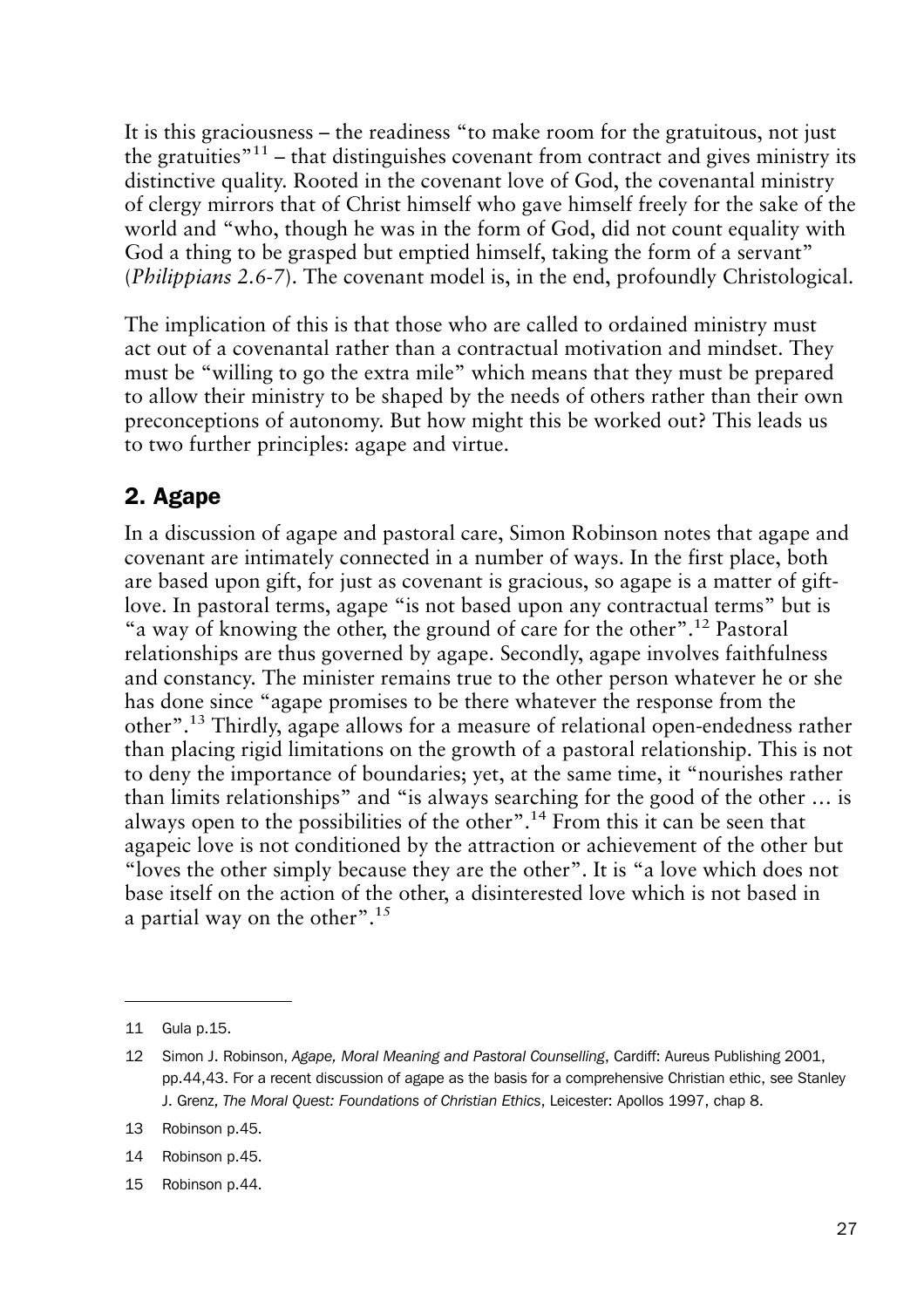How, in turn, should this theology be applied? Secular pastoral counselling has developed five operational principles as the basis for its professional codes. If we invest them with the theological concept of agape, it becomes possible to construe them as a principled framework for ethical practice in ordained ministry:

- i. the promotion of autonomy for the counsellee (understood as the ability to make self-chosen decisions)
- ii. the duty of the counsellor to act for the positive good of the counsellee (the principle of beneficence);
- iii. the responsibility of the counsellor to do no harm (the principle of non-maleficence);
- iv. the obligation to act justly in the counsellee's best interests (the principle of justice);
- v. the counsellor's commitment to trustworthiness (the principle of fidelity).

While the term agape does not explicitly appear, from a theological perspective it can be discerned as the theological meta-principle lying behind all five. And if we were to substitute the terms "parishioner" for "counsellee" and "minister" for "counsellor", the transference to a set of principles for Christian ministry becomes clear.

What is equally clear, too, is that while one purpose of this framework is to protect the counsellor/minister, its fundamental emphasis is on the needs of the client/parishioner. In Robinson's language, the principles are directed towards the well-being of the Other. The rights of the helper are secondary to the good of the one who seeks help. This in turn means that those of us who are called upon to offer ministerial care must be prepared to allow our independence to be qualified as we test our ministry against the demands of professional guidelines informed by agape. The Guidelines give substance to this.

Nowhere is the importance of agapeic principles more clearly seen than in the issue of power. Within the relationship between clergy and parishioners, it is crucial to appreciate that power is used asymmetrically. That is to say, the clergyman or woman is more powerful than the person seeking help. Although self-evident upon reflection, this is a fact which is all too easily overlooked. At its worst, the wielding of asymmetrical power leads to abuse, sexual and otherwise. The vicar who uses her power to coerce, manipulate or bully an individual into agreement is every bit as abusive – albeit in a different way – as the vicar who uses his status to satisfy his sexual desires. Both are exercising power to achieve their own ends in contravention of the principles above.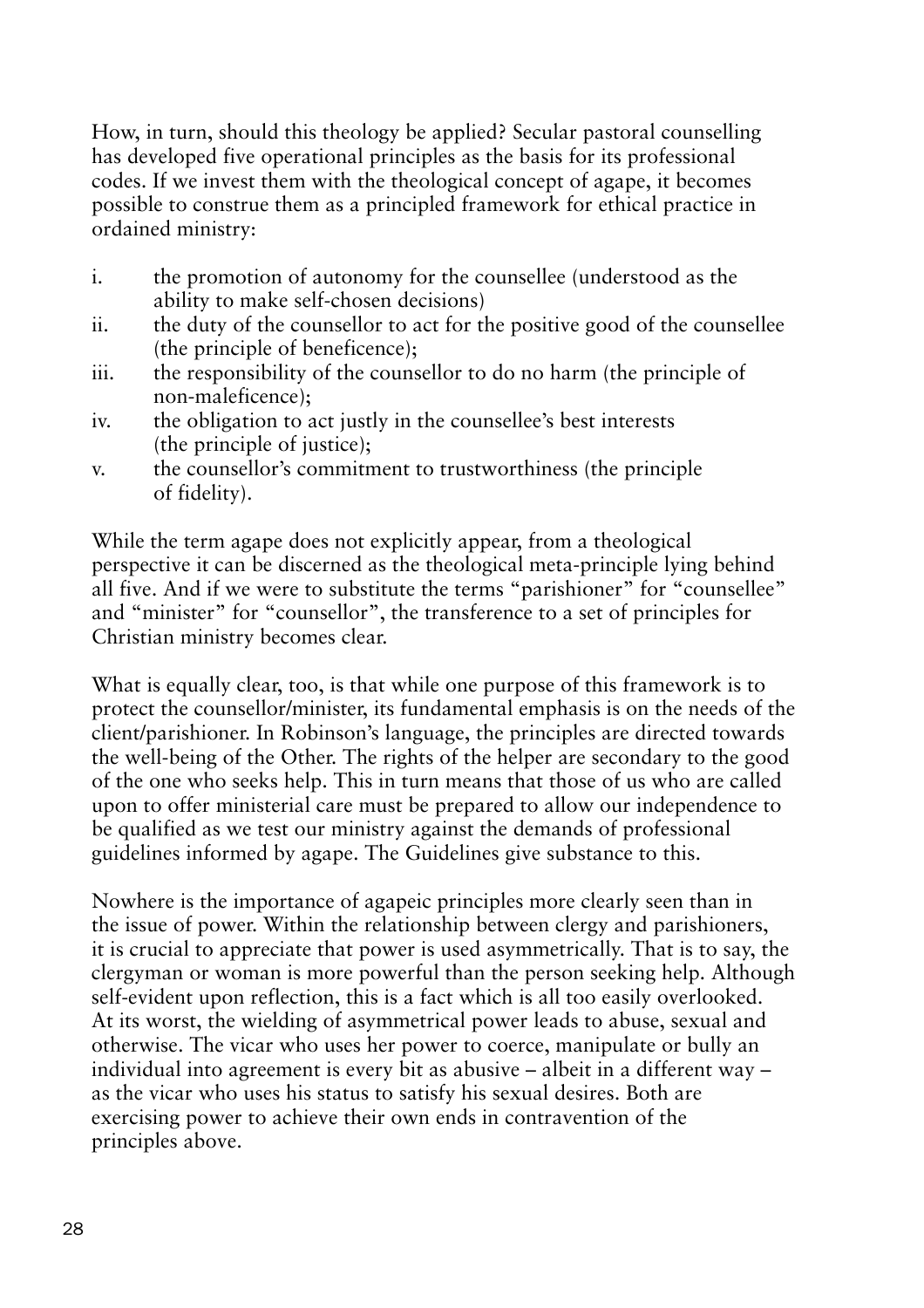In reflecting on this, we are helped by the work of Rollo May who has developed a typology of power that enables us to identify what kind of power is being used at any given time.16 According to May, power can be discerned under five headings:

- i. *exploitative* power which dominates by force and coercion;
- ii. *manipulative* power which controls by more subtle and covert psychological means;
- iii. *competitive* power which is ambiguous since it can be used constructively where parties are relatively equal but is destructive where they are unequal (as in most pastoral relationships);
- iv. *nutritive* power which sustains and empowers;
- v. *integrative* power which takes the freedom of others seriously and seeks to harness the other person's (potential) strengths.

This typology offers a grid by which particular ministerial exercises of power can be assessed. The first two types clearly fall outside a covenantal/agapeic understanding of ministry since they are not concerned with the needs or good of the other person at all. The third is questionable, though capable of constructive use in some situations. The fourth and fifth accord well with a theology of covenant and agape because they arise out of a desire to further the best interests of the other.

From a ministerial perspective, therefore, "the moral challenge is to see that in our interaction with others, the right use of power moves away from dominating others through exploitation and manipulation, and that it moves toward liberating others through nutrient and integrative acts of power".<sup>17</sup> When seeking to achieve our objectives – whether with a group of people or in a one-to-one relationship – we must ask ourselves what kind of power we are seeking to exercise and for whose benefit? If the answer to either of these questions is ourselves, we need to return to the five agapeic principles and reflect again.

In summary, therefore, it can be seen that if ministry is to be based on a concept of covenantal responsibility from which agapeic practice flows, this will require a more substantive set of professional criteria than a simple appeal to the beatitudes or any other general idea. As the example of how power might be exercised shows, a more complex approach is needed if we are to grasp both the theological nature of ministerial relationships and the implications for practice that must follow.

<sup>16</sup> Rollo May, *Power and Innocence*, New York: W.W. Norton & Co. 1972, chap. 5. See also Karen Lebacqz, *Professional Ethics: Power and Paradox*, Nashville: Abingdon Press 1985.

<sup>17</sup> Richard Gula, as above, p.86.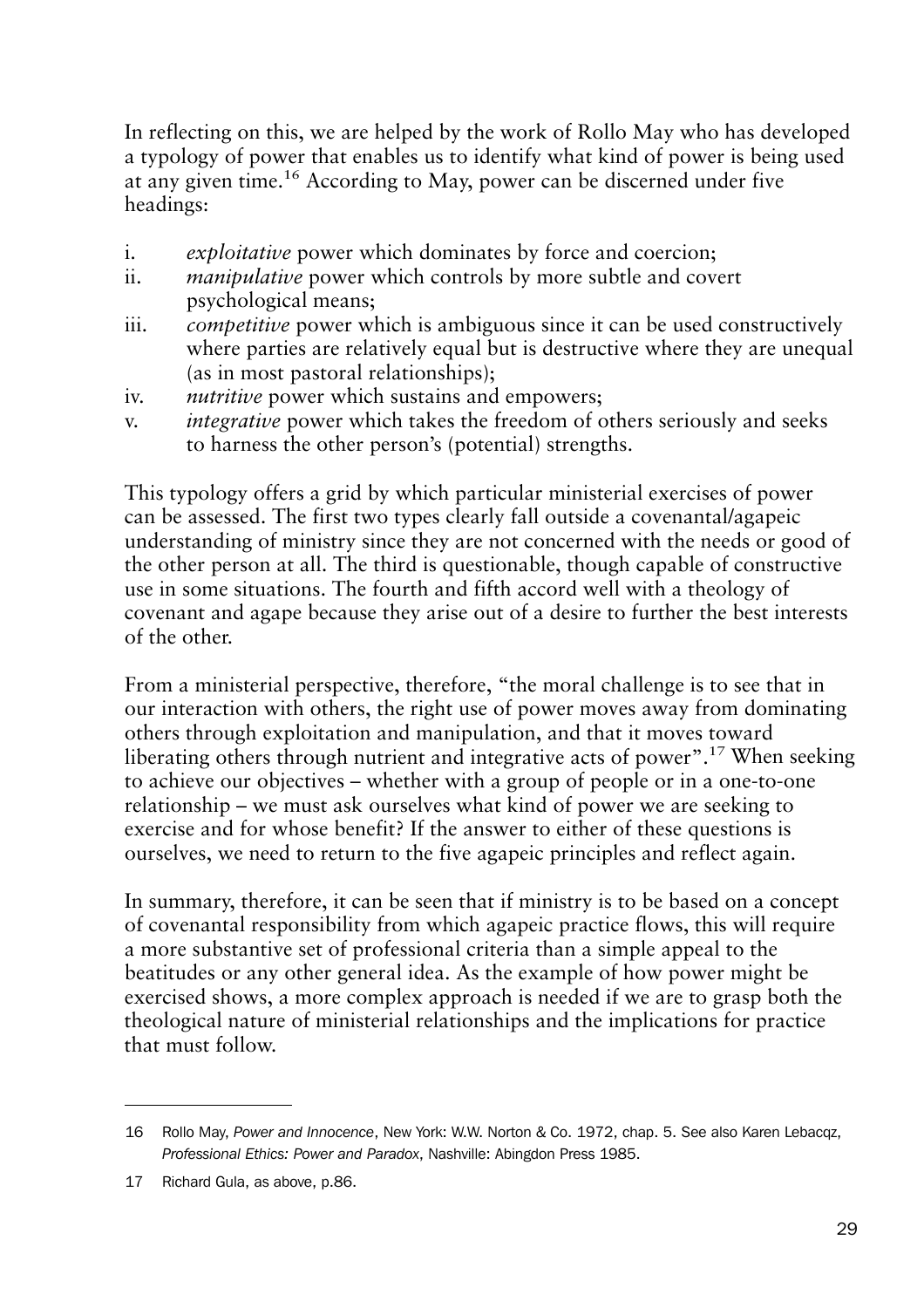### 3. Virtue

Ethical behaviour, though, is not just a matter of adherence to rules or principles. The revival of virtue ethics among moral philosophers and theologians in recent years reminds us that the *character* of the professional is as important as the *moral* code to which he or she adheres.18 The ethics of conduct must be shaped by the ethics of character and the ethics of integrity.

What does this mean? According to William Willimon, character can be defined as the "basic moral orientation that gives unity, definition and direction to our lives by forming our habits into meaningful and predictable patterns that have been determined by our dominant convictions".19 What we do is governed by who we are. As Stanley Hauerwas notes, each of us makes moral choices arising out of "the dispositions, experience, traditions, heritage and virtues that he or she has cultivated".<sup>20</sup>

From this, two points stand out: firstly, the Christian minister must *deliberately* cultivate Christian character and virtues and not leave them to chance. In Pauline language, he or she must seek the fruits of the Spirit: love, joy, peace, patience, kindness, goodness, faithfulness, gentleness, selfcontrol (*Galatians 5.22-23*). When we ask what this might entail in terms of professional ethics, Karen Lebacqz argues for two central virtues: trustworthiness and prudence. The former is a matter of integrity or honour so that the minister is recognized as a "trustworthy trustee". The latter has to do with wise judgement or discernment. The combination of both is necessary for the minister to develop an instinct for doing the right.

Secondly, we are brought back to the idea of "habits of the heart" suggested (inter alia) by Willimon. Because these arise out of the kind of people we are, our theological convictions and spiritual practices are crucial to professional life. We are formed by the beliefs we hold, the ways in which we relate to God and the communities to which we belong. Doctrine, ethics and spirituality go hand in hand "to the point of behaving ethically most of the time as though by instinct".<sup>21</sup> The Guidelines' use of the Ordinal as their organizing framework recognizes this and reminds us that the sustenance of virtue cannot be a matter of indifference or fortuitousness. The *deliberate* cultivation of spiritual life is crucial.

<sup>18</sup> On the importance of virtue ethics, see Joseph J. Kotva, The Christian Case for Virtue Ethics, Washington DC: Georgetown University Press 1996.

<sup>19</sup> quoted in Trull and Carter, as above, p.47.

<sup>20</sup> Trull and Carter p.47.

<sup>21</sup> Walter E. Wiest & Elwyn A. Smith, Ethics in Ministry: A Guide for the Professional, Minneapolis: Fortress Press 1990, p.182.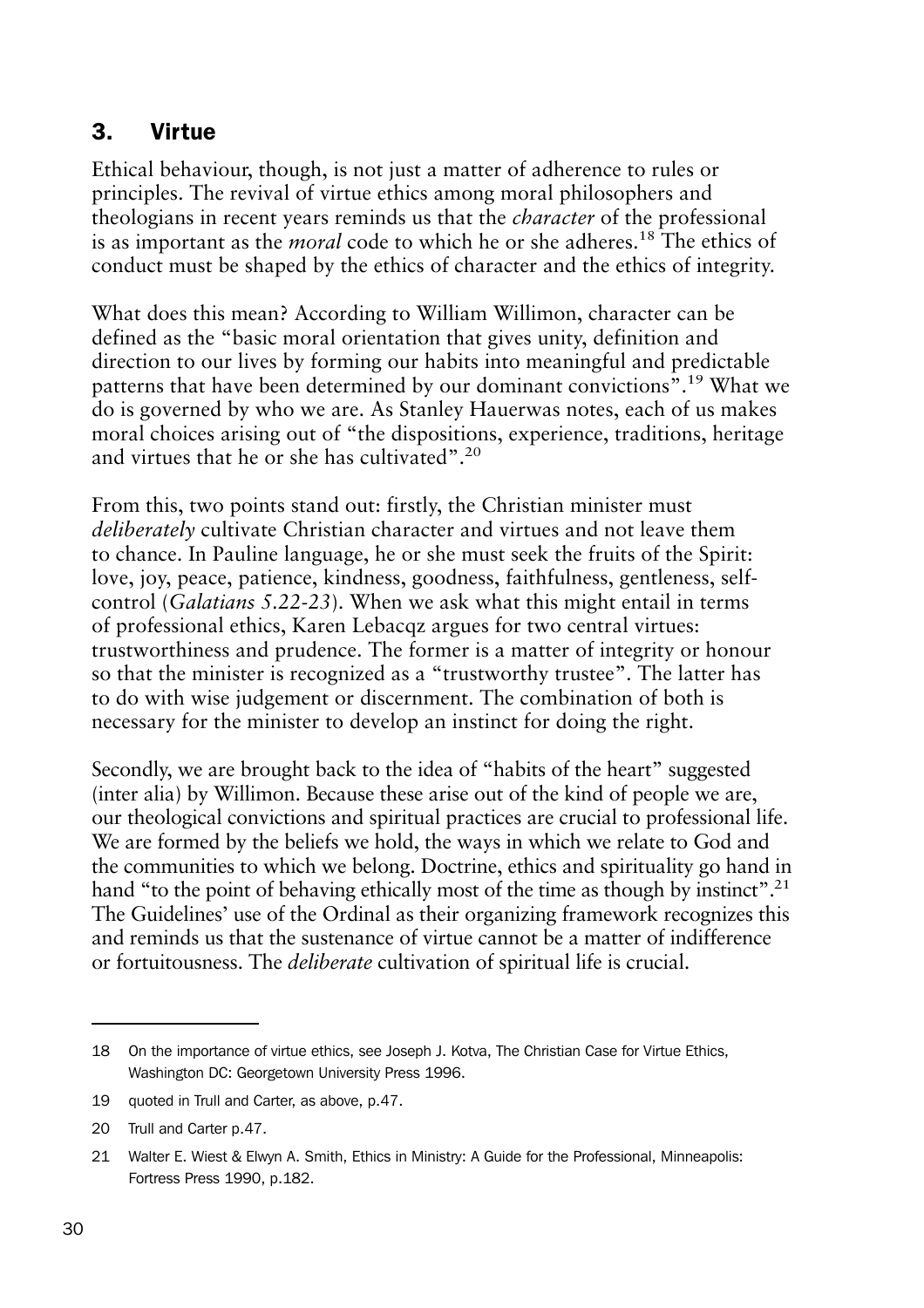Having said this, it has to be remembered that behind all Christian versions of virtue ethics stands the truth and reality of divine grace. The power to be and do right flows from the free self-giving of God in Christ. And it is through the indwelling Holy Spirit that we are enabled to grow in character and virtue. We become trustworthy trustees and are sustained in ministry by the activity of God in us. Ministerial guidelines may set the boundaries but only by grace can we live them out. In Richard Gula's words, "If we are to minister in the spirit of Jesus and continue in our own time his mission of proclaiming the reign of God, then we must be free enough in ourselves to accept God's offer of love and so be free for others to enable them to let go of whatever keeps them from accepting divine love as well". $22$ 

### **Conclusion**

This has necessarily been a brief survey of the issues and principles that underlie the Guidelines: a mapping of the terrain rather than an exhaustive journey through it. We have seen how the Church can no longer stand back from addressing the issue of what it means to act professionally in today's social climate. We have noted that to develop a culture of professional ethics will require not just a set of criteria that govern good practice but also virtuous character based on theology and spirituality. Above all, we are reminded that the foundational value for all Christian ethics is the uniquely Christian gift of agape. Without this we are but clanging cymbals, professional or otherwise.

*Francis Bridger Brechin Trinity 2014*

<sup>22</sup> Gula, as above, p.29.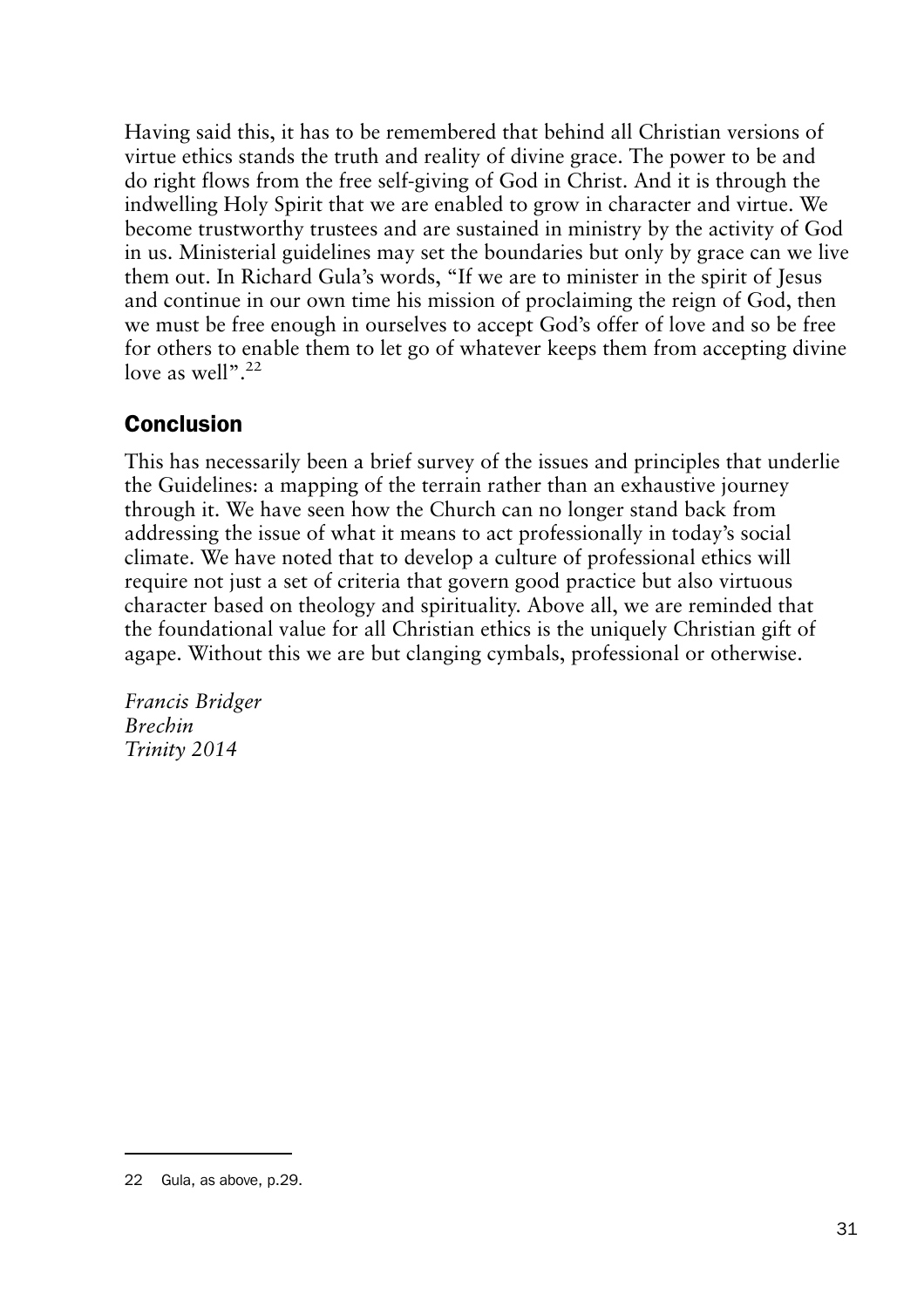APPENDIX<sub>1</sub>

GS Misc 1085

# The Ministry of Absolution

General Synod

- 1. At its meeting on 30 September the Archbishops' Council considered what advice to offer to the Convocations on its treatment, in the proposed revision of the *Guidelines for the Professional Conduct of the Clergy*, of the ministry of absolution for which provision is made in Canon B 29. The Annex to this paper sets out the background to the revision process.
- 2. The Working Party preparing the revised draft of the revised Guidelines on behalf of the Convocations proposed that the section dealing with "Reconciliation" should, amongst other matters, describe the current legal position in relation to the formal ministry of absolution.
- 3. The legal position in that respect is governed by the unrepealed proviso to Canon 113 of the Code of 1603, which reads as follows:

*"Provided always, that if any man confess his secret and hidden sins to the minister, for the unburdening of his conscience, and to receive spiritual consolation and ease of mind from him; we do not in any way bind the said minister by this our Constitution, but do straitly charge and admonish him, that he do not at any time reveal and make known to any person whatsoever any crime or offence so committed to his trust and secrecy (except they be such crimes as by the laws of this realm his own life may be called into question for concealing the same), under pain of irregularity."*

- 4. This is the one provision of the 1603 Code which was not repealed as part of the complete overhaul of the Canons of the Church of England in the 1950s, which led to the present Code being enacted by the Convocations in 1964 and 1969.
- 5. The effect of the proviso is that, where the formal ministry of absolution as described in Canon B 29 is sought, if the penitent makes a confession with the intention of receiving absolution, the priest is forbidden to reveal or make known to any person what has been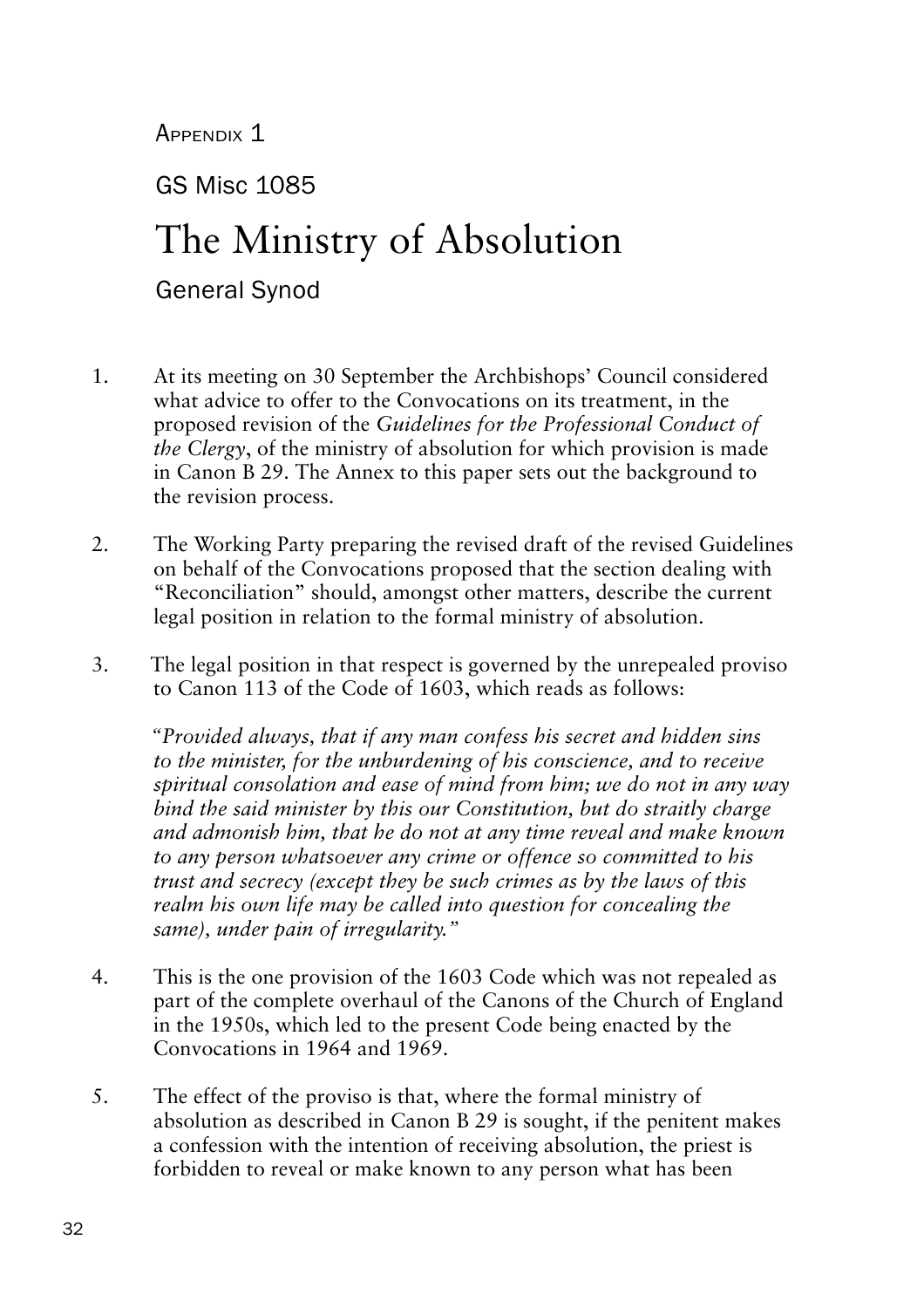confessed. That requirement of absolute confidentiality applies even after the death of the penitent.<sup>1</sup>

- 6. The Archbishops' Council recognized that the practice of the ministry of absolution has a well-established place in the life of the Church of England, playing an important part in the spiritual life of some of its members and representing a significant aspect of the ministry of some of its clergy.
- 7. However, the Council also recognized the responsibility of the Church to protect children and vulnerable adults from harm, and the force of the argument that the legal framework of the Church should accordingly, in all respects, be such as to enable those who present a risk to children and vulnerable adults to be identified – both so that they can be held to account for past wrongs and be prevented from doing further harm. The Council is also aware that there has been some wider debate as to whether Parliament should legislate to make it an offence not to report evidence of child abuse to the statutory agencies.
- 8. The Council therefore decided to commission further theological and legal work to enable it to review, in consultation with the House of Bishops, the purpose and effect of the unrepealed proviso to the Canon of 1603, with a view to enabling the Synod to decide whether it wished to legislate to amend it. At their November meeting the Council will consider the terms of that review and who should conduct it, with a view to putting their proposals in those respects to the House of Bishops when it meets in December.
- 9. In the light of its decision, the Council invited the Working Party undertaking the revision of the Guidelines to consider further the section on "Reconciliation". It has now been amended to make clear that the present law, which is explained there, is now to be the subject of a review.

William Fittall SECRETARY GENERAL *22 October 2014*

<sup>1</sup> As is apparent from the text, the Canon allowed for an exception to the duty of confidentiality where nondisclosure could have rendered the priest himself vulnerable to prosecution for a capital offence. This provision was, however, never operative since by 1603 Parliament had already legislated to abolish the common law capital offence for a person who had knowledge of a treasonous plot not to reveal the plot to the Crown. Instead, it had created a statutory offence of misprision of treason, with a maximum sentence of life imprisonment.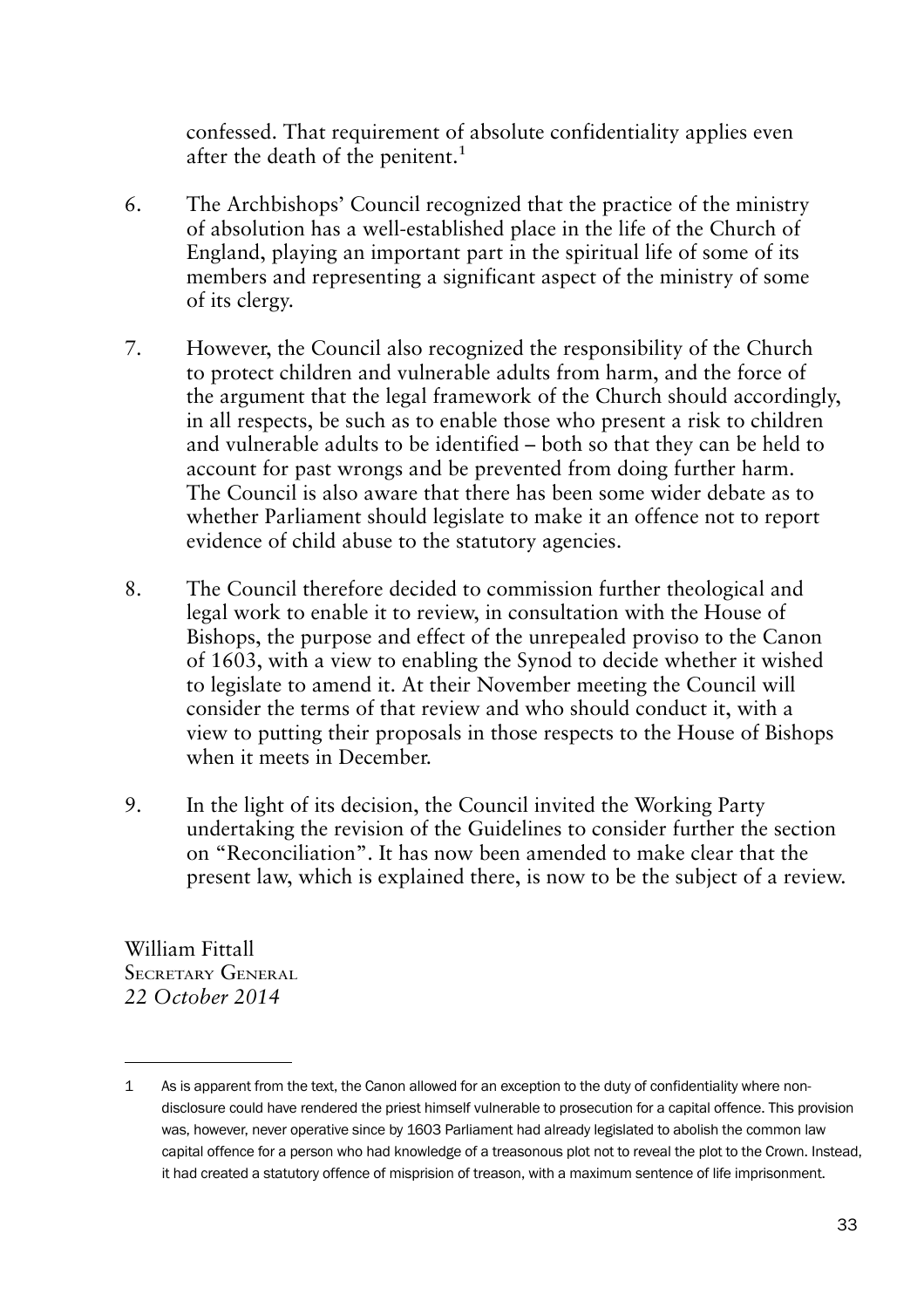APPENDIX<sub>2</sub>

# Documents referred to in the text

### Preface

*Common Worship Ordination Services 2007* (Known as *The Ordinal*) Clergy Discipline Measure 2003 Ecclesiastical Offices (Terms of Service) Measure 2009

### **Safeguarding**

2.17 *Protecting All God's Children* The Child Protection Policy of the Church of England 4th edition, 2010 (House of Bishops)

### Reconciliation

3.2 The Canons of the Church of England *Note*: GS Misc 1085 is included in this document at page 32

### Ministry at times of deepest need

- 5.2 *Guidelines for Good Practice in the Healing Ministry*  House of Bishops
- 5.4 *Guidelines for Good Practice in the Deliverance Ministry 1975 (revised 2012)* – House of Bishops

### Trust

- 12.9 The Data Protection Act 1998
- 12.11 *Anglican Marriage in England and Wales: A Guide to the Law for the Clergy* (published by the Faculty Office, 1 The Sanctuary, Westminster,  $SW1P 3[T]$

### Care for the Carers

- 14.1 *Dignity at Work* (2008) Ministry Division publication
- 14.3 *The Parochial Expenses of the Clergy* (2002) Ministry Division publication Clergy Terms and Conditions of Service (Common Tenure) *Parsonages: A Design Guide* (The Green Guide) – Church Commissioners publication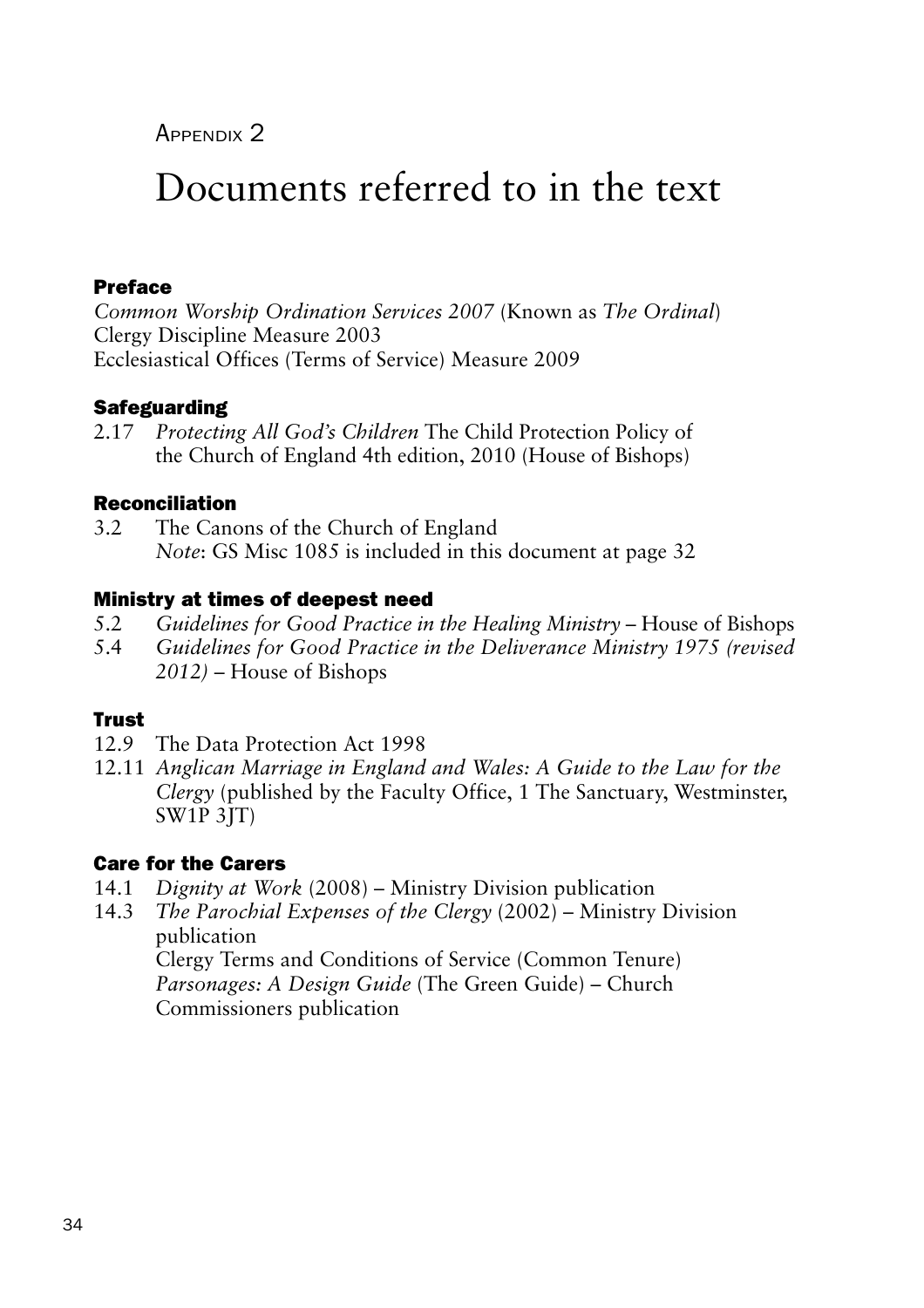APPENDIX 3

# Safeguarding and relevant documents

### Child Protection

The Church of England, in all aspects of its life, is committed to and will champion the protection of children and young people both in society as a whole and in its own community.

It fully accepts, endorses and will implement the principle enshrined in the Children Act 1989, that the welfare of the child is paramount. The Church of England will foster and encourage best practice within its community by setting standards for working with children and young people and by supporting parents in the care of their children.

It will work with statutory bodies, voluntary agencies and other faith communities to promote the safety and well-being of children and young people. It is committed to acting promptly whenever a concern is raised about a child or young person or about the behaviour of an adult, and will work with the appropriate statutory bodies when an investigation into child abuse is necessary.

The Church of England is committed to encouraging an environment where all people and especially those who may be vulnerable for any reason are able to worship and pursue their faith journey with encouragement and in safety. Everyone, whether they see themselves as vulnerable or not, will receive respectful pastoral ministry recognizing any power imbalance within such a relationship.

### Safeguarding Adults

All church workers involved in any pastoral ministry will be recruited with care including the use of the Criminal Records Bureau disclosure service when legal or appropriate. Workers will receive training and continuing support.

Any allegations of mistreatment, abuse, harassment or bullying will be responded to without delay. Whether or not the matter involves the church there will be cooperation with the police and local authority in any investigation.